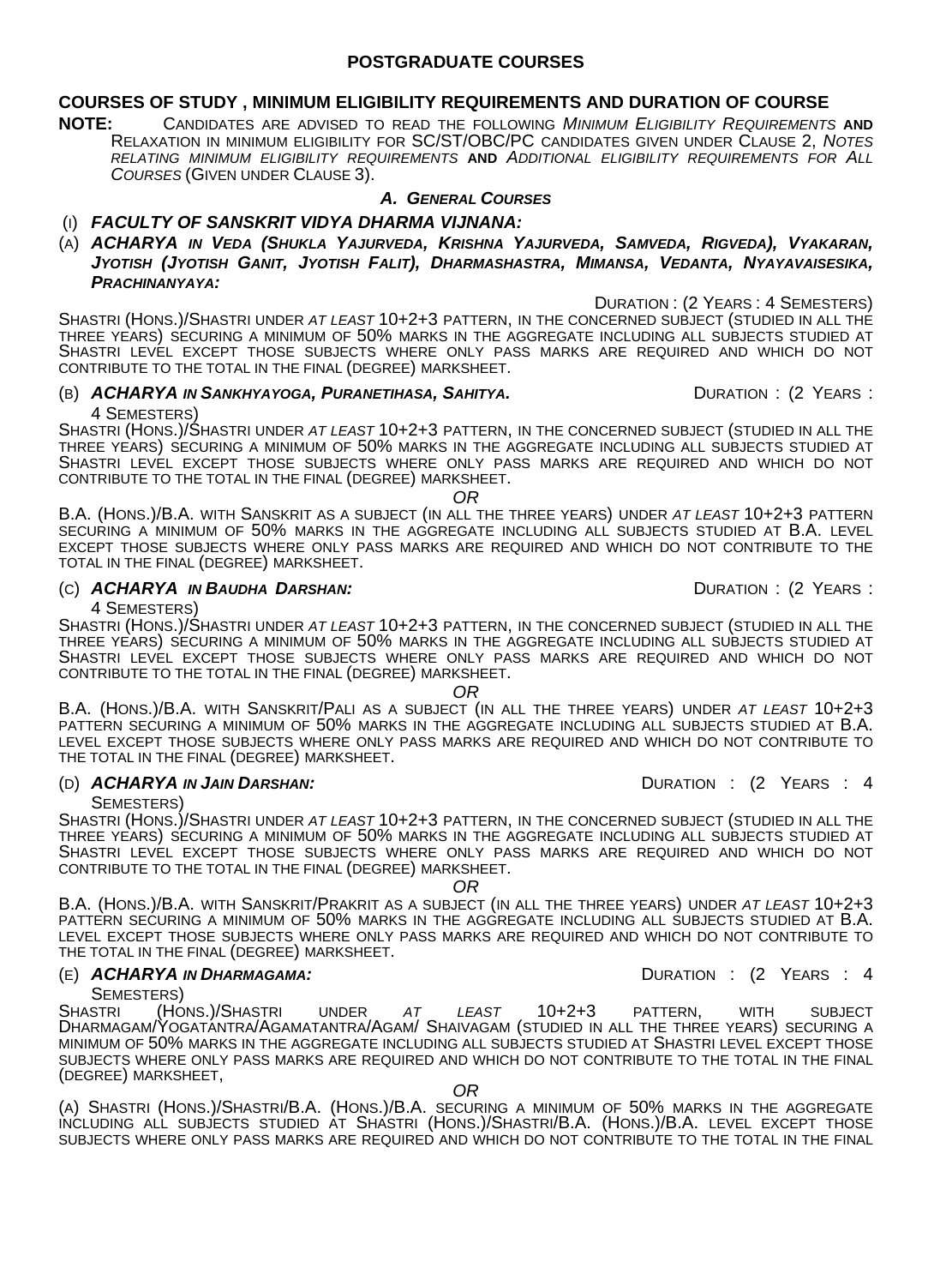(DEGREE) MARKSHEET. AND (B) TWO YEARS P.G. DIPLOMA COURSE IN AGAMATANTRA SECURING A MINIMUM OF 50% MARKS IN THE AGGREGATE.

(II) *FACULTY OF ARTS:*

(A) *M.A. IN BENGALI, ENGLISH, HINDI, KANNADA@, NEPALI, PALI, URDU, SANSKRIT\*\*, AIHC & ARCH.++ (ANCIENT INDIAN HISTORY, CULTURE & ARCHAEOLOGY), PHILOSOPHY, GEOGRAPHY, STATISTICS, MATHEMATICS, HOME SCIENCE:* 

DURATION: (2 YEARS : 4 SEMESTERS)

B.A. (HONS.)/ B.A. UNDER *AT LEAST* 10+2+3 PATTERN SECURING A MINIMUM OF 50% MARKS IN THE AGGREGATE INCLUDING ALL SUBJECTS STUDIED AT B.A. LEVEL EXCEPT THOSE SUBJECTS WHERE ONLY PASS MARKS ARE REQUIRED AND WHICH DO NOT CONTRIBUTE TO THE TOTAL IN THE FINAL (DEGREE) MARKSHEET. **THE SUBJECT IN WHICH ADMISSION IS SOUGHT MUST BE HONS. SUBJECT AT B.A. (HONS.) LEVEL OR A SUBJECT STUDIED IN ALL THE THREE YEARS AT B.A. LEVEL**.

**NOTE:** <sup>@</sup> DURING THIS SESSION NO ADMISSION WILL BE MADE IN M.A. IN **KANNADA.**<br>\*\* SHASTRI (HONS.)SHALL ALSO BE ELIGIBLE FOR ADMISSION TO M.A. IN SANSKRIT.<br>++ CANDIDATES HAVING PASSED B. A. (HONS.)/B.A. WITH ANCIENT HISTOR

FOR ADMISSION IN M. A. IN STATISTICS A CANDIDATE MUST ALSO HAVE STUDIED MATHEMATICS AS ONE OF *THE SUBJECTS AT THE GRADUATE LEVEL.*

(B) *M.A. IN LINGUISTICS:*DURATION : (2 YEARS : 4

SEMESTERS)

GRADUATION UNDER *AT LEAST* 10+2+3 PATTERN WITH 50% MARKS IN THE AGGREGATE INCLUDING ALL SUBJECTS STUDIED AT GRADUATION LEVEL EXCEPT THOSE SUBJECTS WHERE ONLY PASS MARKS ARE REQUIRED AND WHICH DO NOT CONTRIBUTE TO THE TOTAL IN THE FINAL (DEGREE) MARKSHEET.

A CANDIDATE WHO HAS DONE POST GRADUATION (FOLLOWING GRADUATION UNDER *AT LEAST* 10+2+3 PATTERN) IN ANY LANGUAGE-LITERATURE, PHILOSOPHY, ANTHROPOLOGY, PSYCHOLOGY, SOCIOLOGY, MATHEMATICS, COMPUTER SCIENCE SECURING A MINIMUM OF 50% MARKS IN THE AGGREGATE EACH AT GRADUATION AND POST GRADUATION LEVELS IS ALSO ELIGIBLE FOR ADMISSION IN THIS COURSE.

#### (C) *M.A. IN ARABIC, CHINESE, FRENCH, GERMAN^, MARATHI, PERSIAN, RUSSIAN^, TELUGU:*

DURATION: (2 YEARS : 4 SEMESTERS) AS MENTIONED IN (A) ABOVE, *OR* 

B.A. (HONS.)/ B.A. UNDER *AT LEAST* 10+2+3 PATTERN WITH PG DIPLOMA/ADVANCED DIPLOMA IN THE CONCERNED SUBJECT (ARABIC/ CHINESE/ FRENCH/ GERMAN/MARATHI/ PERSIAN/RUSSIAN/TELUGU) SECURING A MINIMUM OF 50% MARKS IN THE AGGREGATE BOTH AT B.A. AND DIPLOMA LEVELS.

#### **NOTE:** ^*DURING THIS SESSION NO ADMISSION WILL BE MADE IN M.A. IN RUSSIAN AND GERMAN.*

#### (D) **M.A. IN INDIAN PHILOSOPHY AND RELIGION (IPR):** DURATION: (2 YEARS : 4 SEMESTERS)

B.A. (Hons.)/ B.A. under *at least* 10+2+3 pattern securing a minimum of 50% marks in the aggregate including all subjects studied at B.A. level except those subjects where only pass marks are required and which do not contribute to the total in the final (degree) marksheet. Philosophy/Religious Studies must be Hons. subject OR a subject studied in all the three years at B.A. level.

*OR*

B.A. (Hons.)/B.A. in Religious Studies under *at least* 10+2+3 pattern or equivalent examination securing a minimum of 50% marks in the aggregate.

*OR*

GRADUATE DEGREE IN ANY DISCIPLINE OF ANY NATIONAL/FOREIGN UNIVERSITY RECOGNIZED BY BHU WITH POST GRADUATE DIPLOMA IN INDIAN PHILOSOPHY & RELIGION OF THIS UNIVERSITY SECURING A MINIMUM OF 50% MARKS EACH AT THE GRADUATE AND DIPLOMA LEVELS. (E) *M.A. IN HISTORY OF ART:* DURATION: (2 YEARS : 4

SEMESTERS)

B.A. (HONS.)/B.A. UNDER *AT LEAST* 10+2+3 PATTERN SECURING A MINIMUM OF 50% MARKS IN THE AGGREGATE INCLUDING ALL SUBJECTS STUDIED AT B.A. LEVEL EXCEPT THOSE SUBJECTS WHERE ONLY PASS MARKS ARE

REQUIRED AND WHICH DO NOT CONTRIBUTE TO THE TOTAL IN THE FINAL (DEGREE) MARKSHEET.<br>HISTORY OF ART/AIHC & ARCHEOLOGY/HISTORY/PAINTING MUST BE HONS. SUBJECT AT B.A. (HONS.) LEVEL OR A SUBJECT STUDIED IN ALL THE THREE YEARS AT B.A. LEVEL. *OR*

B.A. (HONS.)/B.A. UNDER *AT LEAST* 10+2+3 PATTERN AND P.G. DIPLOMA IN HISTORY OF ART SECURING A MINIMUM OF 50% MARKS IN AGGREGATE IN EACH OF B.A. AS WELL AS DIPLOMA LEVEL.<br>(III) *FACULTY OF SOCIAL SCIENCES:*<br>*M.A. IN ECONOMICS, HISTORY+, POLITICAL SCIENCE, SOCIOLOGY, PSYCHOLOGY++:* 

*M.A. IN ECONOMICS, HISTORY+, POLITICAL SCIENCE, SOCIOLOGY, PSYCHOLOGY++:* DURATION : (2 YEARS : 4 SEMESTERS) B.A. (HONS.)/ B.A./B.SC. (HONS)/B.SC. UNDER *AT LEAST* 10+2+3 PATTERN, SECURING A MINIMUM OF 50%

MARKS IN THE AGGREGATE INCLUDING ALL SUBJECTS STUDIED AT B.A./B.SC. LEVEL EXCEPT THOSE SUBJECTS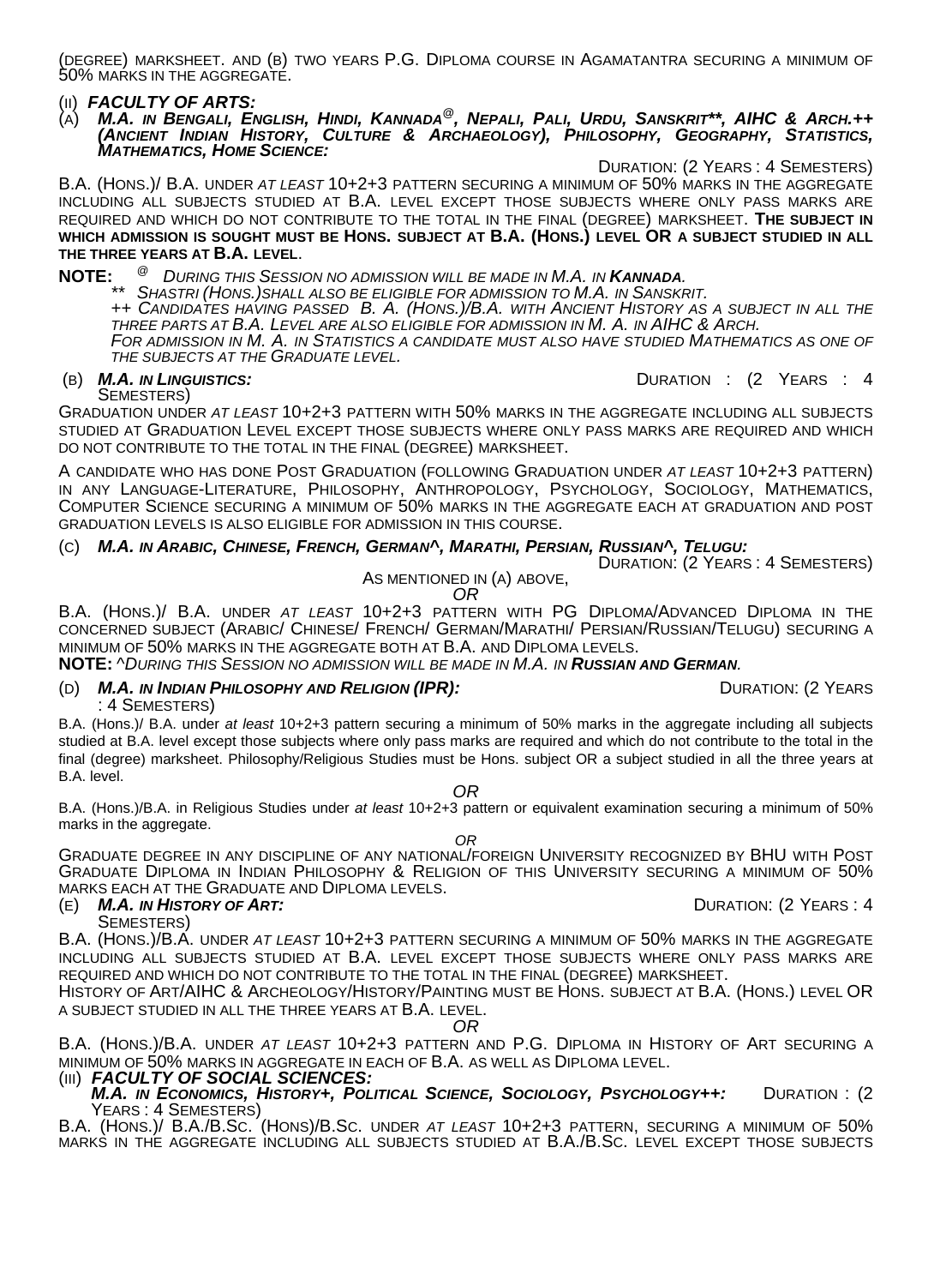WHERE ONLY PASS MARKS ARE REQUIRED AND WHICH DO NOT CONTRIBUTE TO THE TOTAL IN THE FINAL (DEGREE) MARKSHEET. THE SUBJECT IN WHICH ADMISSION IS SOUGHT MUST HAVE BEEN STUDIED IN ALL THE THREE YEARS AT UNDERGRADUATE LEVEL. **NOTE:** *+ A CANDIDATE, HAVING PASSED B. A.(HONS.)/B.A. WITH ANCIENT HISTORY AS A SUBJECT IS NOT* 

# *ELIGIBLE, FOR ADMISSION IN*

**++ A CANDIDATE HAVING PASSED B.SC. (HONS.)/B.SC. WITH PSYCHOLOGY AS HONS. SUBJECT OR A** SUBJECT STUDIED IN ALL THE THREE YEARS AT B.SC. LEVEL IS ELIGIBLE FOR ADMISSION IN M.SC. IN<br>PSYCHOLOGY.

## (IV) **FACULTY OF COMMERCE :**<br>M. Com.:

*M. COM.:* DURATION: (2 YEARS : 4 SEMESTERS) B.COM. (HONS.)/ B.COM. UNDER *AT LEAST* 10+2+3 PATTERN SECURING A MINIMUM OF 50% MARKS IN THE AGGREGATE INCLUDING ALL SUBJECTS STUDIED AT B. COM. LEVEL EXCEPT THOSE SUBJECTS WHERE ONLY PASS MARKS ARE REQUIRED AND WHICH DO NOT CONTRIBUTE TO THE TOTAL IN THE FINAL (DEGREE) MARKSHEET.<br>(V) **FACULTY OF SCIENCE:**<br>(A) **M.Sc. in Physics, Chemistry, Zoology, Botany, Computer Science#, Geography, Mathe** 

(A) *M.SC. IN PHYSICS, CHEMISTRY, ZOOLOGY, BOTANY, COMPUTER SCIENCE#, GEOGRAPHY, MATHEMATICS, STATISTICS, PSYCHOLOGY, HOME SCIENCE:* DURATION: (2 YEARS : 4 SEMESTERS)

B.Sc. (Hons.)/ B.Sc. under *at least* 10+2+3 pattern securing a minimum of 50% marks in the aggregate in Science subjects (considering all the three years of B.Sc. Course). The subject in which admission is sought must be Hons. subject at B.Sc. (Hons.) level/a subject studied in all the three parts at Graduate level. However, for admission to M.Sc. in Botany/ Zoology a candidate must also have offered Chemistry as one of the subjects at the Graduate level. Similarly, for admission in M. Sc. in Statistics a candidate must also have studied Mathematics as one of the subjects at the Graduate level.

*Note: # Candidate must have studied the subject Computer Science in all the three years. Those who have qualified in other subjects such as Computer Applications, Information Technology, etc. are not eligible.* 

### (B) *M.SC. IN BIOCHEMISTRY:* DURATION: (2 YEARS : 4 SEMESTERS) B.SC. (HONS.) IN BIOCHEMISTRY/ B.SC. UNDER *AT LEAST* 10+2+3 PATTERN WITH BIOCHEMISTRY AS A SUBJECT IN ALL THE THREE YEARS OF GRADUATION COURSE, SECURING A MINIMUM OF 50% MARKS IN THE AGGREGATE IN SCIENCE SUBJECTS (CONSIDERING ALL THE THREE YEARS OF B.SC. COURSE), *OR*

B.SC. (HONS.) IN CHEMISTRY/ BOTANY/ ZOOLOGY/B.SC. UNDER *AT LEAST* 10+2+3 PATTERN WITH CHEMISTRY AS A SUBJECT IN ALL THE THREE YEARS OF B.SC. COURSE, SECURING A MINIMUM OF 50% MARKS IN THE AGGREGATE IN SCIENCE SUBJECTS (CONSIDERING ALL THE THREE YEARS OF B.SC. COURSE). THE CANDIDATE MUST ALSO HAVE STUDIED ANY TWO OF THE FOLLOWING SUBJECTS VIZ., CHEMISTRY, BIOCHÉMISTRY, BOTANY,<br>ZOOLOGY, MATHEMATICS, PHYSICS, GEOLOGY, PHYSIOLOGY, MICROBIOLOGY, BIOTECHNOLOGY, INDUSTRIAL<br>MICROBIOLOGY AT LEAST FOR TWO YEAR MICROBIOLOGY AT LEAST FOR TWO YEARS AT GRADUATE LEVEL.<br>(c) *M.Sc. (Tech.) in Geophysics, Geology :* **D**uration : (3 Years : 6 Semesters)

**FOR M. SC. (TECH.) IN GEOPHYSICS:** B.SC. (HONS.)/ B.SC. UNDER *AT LEAST* 10+2+3 PATTERN SECURING A MINIMUM OF 50% MARKS IN THE AGGREGATE IN SCIENCE SUBJECTS (CONSIDERING ALL THE THREE YEARS OF

B.SC. COURSE) WITH PHYSICS, MATHS. AND ONE MORE SCIENCE SUBJECT.<br>**FOR M. SC. (TECH.) GEOLOGY:** B.SC. (HONS.)/ B.SC. UNDER *AT LEAST* 10+2+3 PATTERN SECURING A MINIMUM<br>OF 50% MARKS IN THE AGGREGATE IN SCIENCE SUBJECTS (CONS COURSE). GEOLOGY MUST BE HONS. SUBJECT AT B.SC. (HONS.) LEVEL/A SUBJECT STUDIED IN ALL THE THREE PARTS AT GRADUATE LEVEL.

#### *B. PROFESSIONAL COURSES*

### (i) *INSTITUTE OF MEDICAL SCIENCES:*

 *M. Sc. in Health Statistics* Duration : (2 Years) B. SC. (HONS.)/B.SC. UNDER *AT LEAST* 10+2+3 PATTERN SECURING A MINIMUM OF 50% MARKS IN THE AGGREGATE IN SCIENCE SUBJECTS (CONSIDERING ALL THE THREE YEARS OF B. SC. COURSE). STATISTICS MUST BE HONS. SUBJECT AT B. SC. (HONS.) LEVEL/A SUBJECT STUDIED IN ALL THE THREE PARTS AT B. SC. LEVEL.

#### (II) *INSTITUTE OF AGRICULTURAL SCIENCES:*

*M. SC. (AG.) (MASTER OF SCIENCE IN AGRICULTURE) IN AGRICULTURAL ECONOMICS; AGRONOMY; ANIMAL HUSBANDRY & DAIRYING; ENTOMOLOGY & AGRICULTURAL ZOOLOGY; EXTENSION EDUCATION; GENETICS & PLANT BREEDING; HORTICULTURE; MYCOLOGY & PLANT PATHOLOGY; PLANT PHYSIOLOGY; SOIL SCIENCE & AGRICULTURAL CHEMISTRY*

DURATION: (2 YEARS : 4 SEMESTERS)

(A) PASSED 4-YEAR B. SC. (AG.) EXAMINATION OF THIS UNIVERSITY OR AN EQUIVALENT QUALIFYING EXAMINATION RECOGNISED BY THE UNIVERSITY. AND (B) OBTAINED AT LEAST 50% MARKS IN AGGREGATE UNDER THE TRADITIONAL SYSTEM OR AN OGPA OF 2.5/4, 3.5/5, 4.0/6 AND 6.0/10 UNDER THE COURSE CREDIT SYSTEM.

#### (III) *FACULTY OF VISUAL ARTS:*

*M.F.A. IN PAINTING, APPLIED ARTS, PLASTIC ARTS, POTTERY & CERAMICS, TEXTILE DESIGN:*DURATION : (2 YEARS)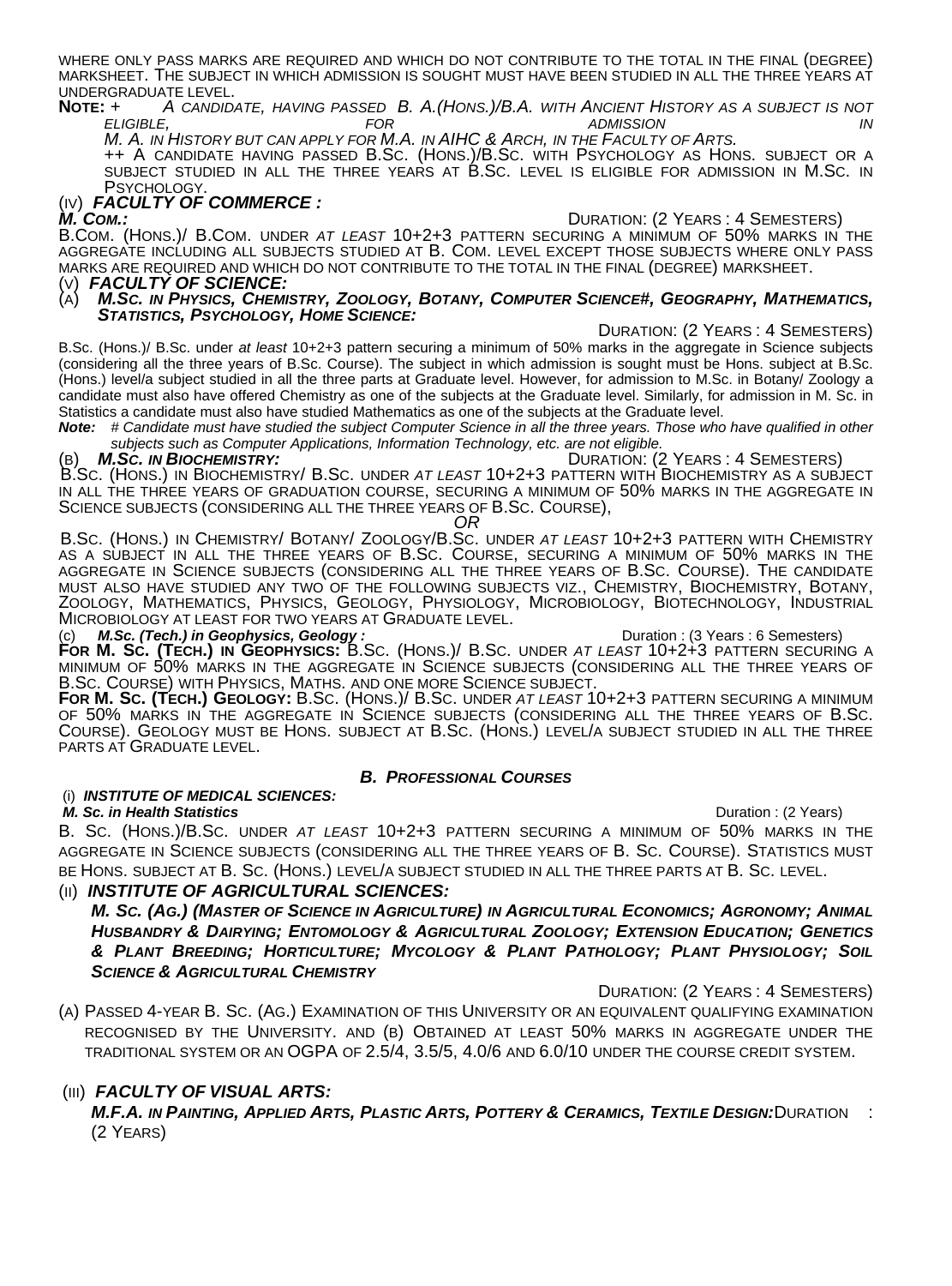PASSED B.F.A. IN THE SUBJECT CONCERNED (10+2+4 PATTERN OR 10+5 PATTERN) SECURING A MINIMUM OF 50% MARKS IN THE AGGREGATE.

#### (IV) *FACULTY OF PERFORMING ARTS:*

` ´**(a)** *M. Mus. in Vocal/Instrumental (Sitar, Violin, Flute, Tabla):* **D**uration: (2 Years)<br>B.Mus. in Vocal/Instrumental (Sitar, Violin, Flute or Tabla) from this University or an equivalent EXAMINATION FROM A RECOGNISED UNIVERSITY SECURING A MINIMUM OF 50% MARKS IN MUSIC PRACTICAL. *OR* 

B.A. (HONS.)/B.A. UNDER *AT LEAST* 10+2+3 PATTERN WITH MUSIC AS A SUBJECT FROM THIS UNIVERSITY OR AN EQUIVALENT EXAMINATION FROM A RECOGNIZED UNIVERSITY SECURING A MINIMUM OF 50% MARKS IN MUSIC PRACTICAL. MUSIC MUST BE THE HONS. SUBJECT AT B.A. (HONS.) LEVEL/A SUBJECT STUDIED IN ALL THE THREE PARTS AT THE GRADUATE LEVEL. *OR* 

ANY BACHELOR'S DEGREE UNDER *AT LEAST* 10+2+3 PATTERN FROM A RECOGNIZED UNIVERSITY PROVIDED THE CANDIDATE HAS ALSO PASSED ONE OF THE FOLLOWING EXAMINATIONS SECURING A MINIMUM OF 50% MARKS IN MUSIC PRACTICAL:

(A) SANGEET PRABHAKAR EXAM OF THE PRAYAG SANGEET SAMITI, ALLAHABAD. (B) SANGEET VISHARAD EXAM OF THE BHATKHANDE SANGEET VIDYAPEETH, LUCKNOW. (C) SANGEET RATNA EXAM OF THE MADHYA PRADESH GOVT.,M.P. (D) SANGEET VISHARAD EXAM OF THE SHANKER GANDHARVE VIDYALAYA. (E) SANGEET VISHARAD Exam of A.B.G.M.V. Mandal, Mumbai. (f) Sangeet Vid Exam of Indira Kala Sangéet Vishwavidyalay,<br>Khairagarh.(Chhatisgarh) (g) B. Mus. (Prabhakar) Exam of the Rajasthan Sangeet Sansthan,<br>Jaipur. (b) M. Mus. in Dance: Kathak/B

B.MUS. IN DANCE (KATHAK/BHARAT NATYAM) FROM THIS UNIVERSITY OR AN EQUIVALENT EXAMINATION FROM A RECOGNISED UNIVERSITY SECURING A MINIMUM OF 50% MARKS IN DANCE PRACTICAL. *OR* 

B.P.A./B.A.\* OR AN EQUIVALENT EXAMINATION WITH DANCE AS THE MAIN SUBJECT FROM A RECOGNIZED UNIVERSITY SECURING A MINIMUM OF 50% MARKS IN DANCE PRACTICAL. *OR* 

ANY BACHELOR'S DEGREE UNDER *AT LEAST* 10+2+3 PATTERN FROM A RECOGNIZED UNIVERSITY PROVIDED THE CANDIDATE HAS ALSO PASSED ONE OF THE FOLLOWING EXAMINATIONS SECURING A MINIMUM OF 50% MARKS IN DANCE PRACTICAL:

(A) SANGEET PRABHAKAR (NRITYA) EXAM OF THE PRAYAG SANGEET SAMITI, ALLAHABAD. (B) SANGEET VISHARAD (NRITYA) EXAM OF THE BHATKHANDE SANGEET VIDYAPEETH, LUCKNOW. (C) SANGEET PRABUDHA (NRITYA) EXAM OF BHATKHANDE MUSIC INSTITUTE (DEEMED UNIVERSITY), LUCKNOW. (D) VID (NRITYA) EXAM OF INDRA KALA SANGEET VISHWAVIDYALAYA, KHAIRAGARH (CHATTISGARH). (E) UTTAMA (NRITYA) EXAM OF BANASTHALI VIDYAPEETH, RAJASTHAN. (F) SANGEET VISHARAD (NRITYA) ÈXAM OF A.B.G.M.V. MANDAL,<br>MUMBAI. (G) PASSED FULL TIME DIPLOMA OF KALAKSHETRA, CHENNAI.<br>\*ONLY FOR THOSE UNIVERSITIES WHICH ARE GIVING THE BACHELORS DEGREE ON

EXAMINATION FROM A RECOGNIZED UNIVERSITY SECURING A MINIMUM OF 50% MARKS IN MUSIC THEORY AS WELL AS PRACTICAL IN MUSIC. *OR* 

B.A. (HONS.)/B.A. IN GENERAL EDUCATION UNDER *AT LEAST* 10+2+3 PATTERN WITH B. MUS. (VOCAL OR INSTRUMENTÁL – STRING OR WIND/OR PERCUSSION) FROM A RECOGNIZED UNIVERSITY SECURING A MINIMUM OF 50% MARKS IN THEORY AS WELL AS PRACTICAL IN MUSIC. *OR* 

ANY BACHELOR'S DEGREE UNDER *AT LEAST* 10+2+3 PATTERN FROM A RECOGNIZED UNIVERSITY PROVIDED THE CANDIDATE HAS ALSO PASSED ONE OF THE FOLLOWING EXAMINATIONS SECURING A MINIMUM OF 50% MARKS IN MUSIC THEORY:

(A) SANGEET PRABHAKAR EXAM OF THE PRAYAG SANGEET SAMITI, ALLAHABAD. (B) SANGEET VISHARAD EXAM OF THE BHATKHANDE SANGEET VIDYAPEETH, LUCKNOW. (C) SANGEET RATNA EXAM OF THE MADHYA PRADESH GOVT.,M.P. (D) SANGEET VISHARAD EXAM OF THE SHANKER GANDHARE VIDYALAYA. (E) SANGEET VISHARAD EXAM OF A.B.G.M.V. MANDAL, MUMBAI. (F) SANGEET VID EXAM OF INDIRA KALA SANGEÉT VISHWAVIDYALAYA,<br>Khairagarh.(Chhatisgarh) (g) B. Mus. (Prabhakar) Exam of the Rajasthan Sangeet Sansthan,<br>Jaipur.<br>(v) **FACULTY OF EDUCATION:** 

*(A) M.ED. (MASTER OF EDUCATION):* DURATION: (1 YEAR : 2 SEMESTERS)

GRADUATE UNDER *AT LEAST* 10+2+3 PATTERN PLUS B.ED./B.ED. (SPL.) SECURING A MINIMUM OF 50% MARKS IN AGGREGATE IN B.ED./B.ED. (SPL.). *OR* 

ANY POSTGRADUATE DEGREE PLUS B.ED./B.ED. (SPL.) SECURING A MINIMUM OF 50% MARKS IN AGGREGATE IN B.ED./B.ED. (SPL.).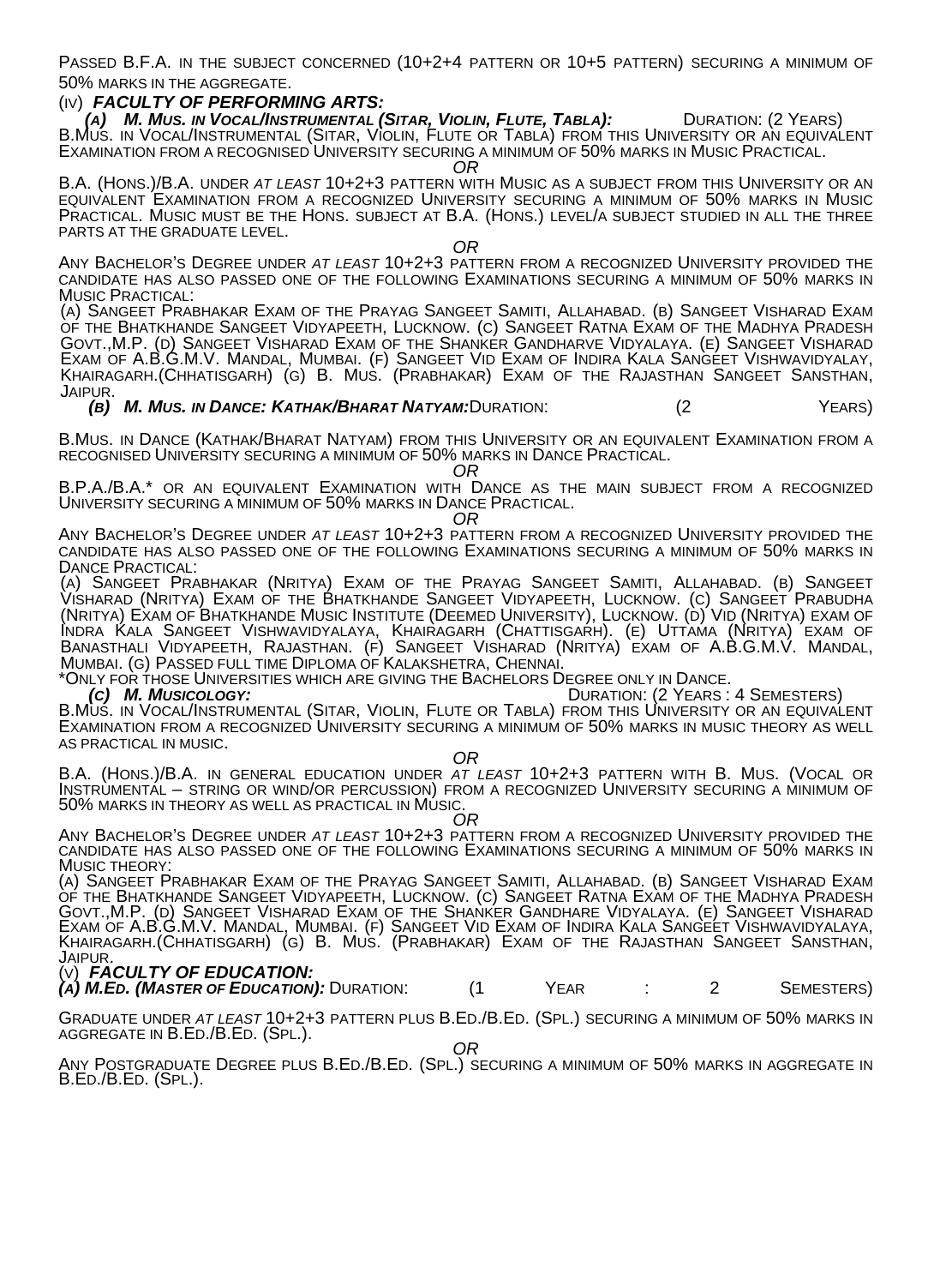Graduate under 10+2+3 pattern plus B. Ed. (Special) in V.I. (Visual Impairment)/B.Ed. with at least One Year Diploma in Special Education (V.I.) from recognized institution with 50% marks in B.Ed. (Special) (V.I.)/B.Ed. *OR* 

ANY POST GRADUATE DEGREE PLUS B.ED. (SPECIAL) IN V. I./B.ED. WITH AT LEAST ONE YEAR DIPLOMA IN SPECIAL EDUCATION (V.I.) FROM RECOGNIZED INSTITUTION WITH 50% MARKS IN B.ED. (SPECIAL) (V.I.)/B.ED.

### (VI) *FACULTY OF ARTS:*

(A) **M.A. IN MASS COMMUNICATION: COMMUNICATION: COMMUNICATION: COMMUNICATION: PEARS**: 4

SEMESTERS)

GRADUATE DEGREE IN ANY DISCIPLINE UNDER *AT LEAST* 10+2+3 PATTERN SECURING A MINIMUM OF 50% MARKS IN THE AGGREGATE INCLUDING ALL SUBJECTS STUDIED AT GRADUATE LEVEL EXCEPT THOSE SUBJECTS WHERE ONLY PASS MARKS ARE REQUIRED AND WHICH DO NOT CONTRIBUTE TO THE TOTAL IN THE FINAL (DEGREE) MARKSHEET.

POST-GRADUATE DEGREE IN ANY SUBJECT SECURING A MINIMUM OF 50% MARKS IN THE AGGREGATE, BOTH AT GRADUATE AND POST-GRADUATE LEVELS.

OR

#### (B) *M.A. IN MUSEOLOGY:* DURATION: (2 YEARS : 4

SEMESTERS)

M.A. IN HISTORY OF ART/ANCIENT INDIAN HISTORY, CULTURE & ARCHAEOLOGY/HISTORY/ SANSKRIT SECURING A MINIMUM OF 50% MARKS IN THE AGGREGATE AFTER GRADUATION UNDER *AT LEAST* 10+2+3 PATTERN.

(C) *M.A. IN PRAYOJANMOOLAK HINDI (PATRAKARITA):* DURATION: (2 YEARS : 4

SEMESTERS) BACHELOR'S DEGREE UNDER *AT LEAST* 10+2+3 PATTERN SECURING A MINIMUM OF 50% MARKS IN THE AGGREGATE. INCLUDING ALL SUBJECTS STUDIED AT GRADUATE LEVEL EXCEPT THOSE SUBJECTS WHERE ONLY PASS MARKS ARE REQUIRED AND WHICH DO NOT CONTRIBUTE TO THE TOTAL IN THE FINAL (DEGREE) MARKSHEET. (**NOTE:** CANDIDATE SHOULD BE WELL VERSED IN HINDI LANGUAGE, AS THE MEDIUM OF INSTRUCTION FOR THIS COURSE IS HINDI ONLY).

(D) *M. LIB. I. SC. (MASTER OF LIBRARY & INFORMATION SCIENCE):* DURATION : (2

YEARS : 4 SEMESTERS) GRADUATE DEGREE UNDER *AT LEAST* 10+2+3 PATTERN SECURING A MINIMUM OF 50% MARKS IN THE AGGREGATE INCLUDING ALL SUBJECTS STUDIED AT GRADUATE LEVEL EXCEPT THOSE SUBJECTS WHERE ONLY PASS MARKS ARE REQUIRED AND WHICH DO NOT CONTRIBUTE TO THE TOTAL IN THE FINAL (DEGREE) MARKSHEET.

#### (E) *M.P.ED. (MASTER OF PHYSICAL EDUCATION):* DURATION: (2

YEARS : 4 SEMESTERS)

Graduate degree under *at least* 10+2+3 pattern **with** one year Degree or Diploma in Physical Education securing at least 50% marks in the aggregate at Degree/Diploma in Physical Education.

OR

THREE/FOUR-YEAR BACHELOR OF PHYSICAL EDUCATION (PROFESSIONAL) DEGREE SECURING AT LEAST 50% MARKS IN THE AGGREGATE.

- **NOTE:** (1) B.P.ED. DEGREES OF MAGADH UNIVERSITY AND RANCHI UNIVERSITY ARE NOT RECOGNISED AS EQUIVALENT TO THE B.P.ED. DEGREE OF BANARAS HINDU UNIVERSITY.
	- (2) THE CANDIDATES OF M. P. ED. ARE REQUIRED TO GIVE THE CHOICE OF THE GAME FOR APPEARING IN THE SKILL TEST OUT OF THE GAMES NAMELY: ATHLETICS, BADMINTON, BASKET BALL, FOOT BALL, VOLLEY BALL, HOCKEY, TENNIS, CRICKET, GYMNASTIC AND KABADDI AS PER CLAUSE OF "**DURATION OF TEST AND STRUCTURE OF QUESTION PAPER"** OF M. P. ED. ON A SEPARATE SHEET MENTIONING THE NAME OF CANDIDATE, FORM NUMBER. DULY SIGNED BY THE CANDIDATE.

#### (VII) *FACULTY OF LAW:*

#### *LL.M. (MASTER OF LAW):* DURATION: (2 YEARS : 4

SEMESTERS)

3-YEAR LL.B. AFTER GRADUATION UNDER *AT LEAST* 10+2+3 PATTERN OR FIVE YEARS LL.B. UNDER 10+2+5 PATTERN RECOGNISED BY THE BAR COUNCIL OF INDIA SECURING A MINIMUM OF 50% MARKS IN THE AGGREGATE IN LL. B. DEGREE.

#### (VIII) *FACULTY OF SCIENCE:*

#### *MCA (MASTER OF COMPUTER APPLICATIONS):* DURATION: (3 YEARS : 6

SEMESTERS)

BACHELOR'S DEGREE UNDER *AT LEAST* 10+2+3 PATTERN IN ANY DISCIPLINE WITH A MINIMUM OF 50% MARKS IN THE AGGREGATE, (INCLUDING ALL SUBJECTS STUDIED AT BACHELOR'S LEVEL EXCEPT THOSE SUBJECTS WHERE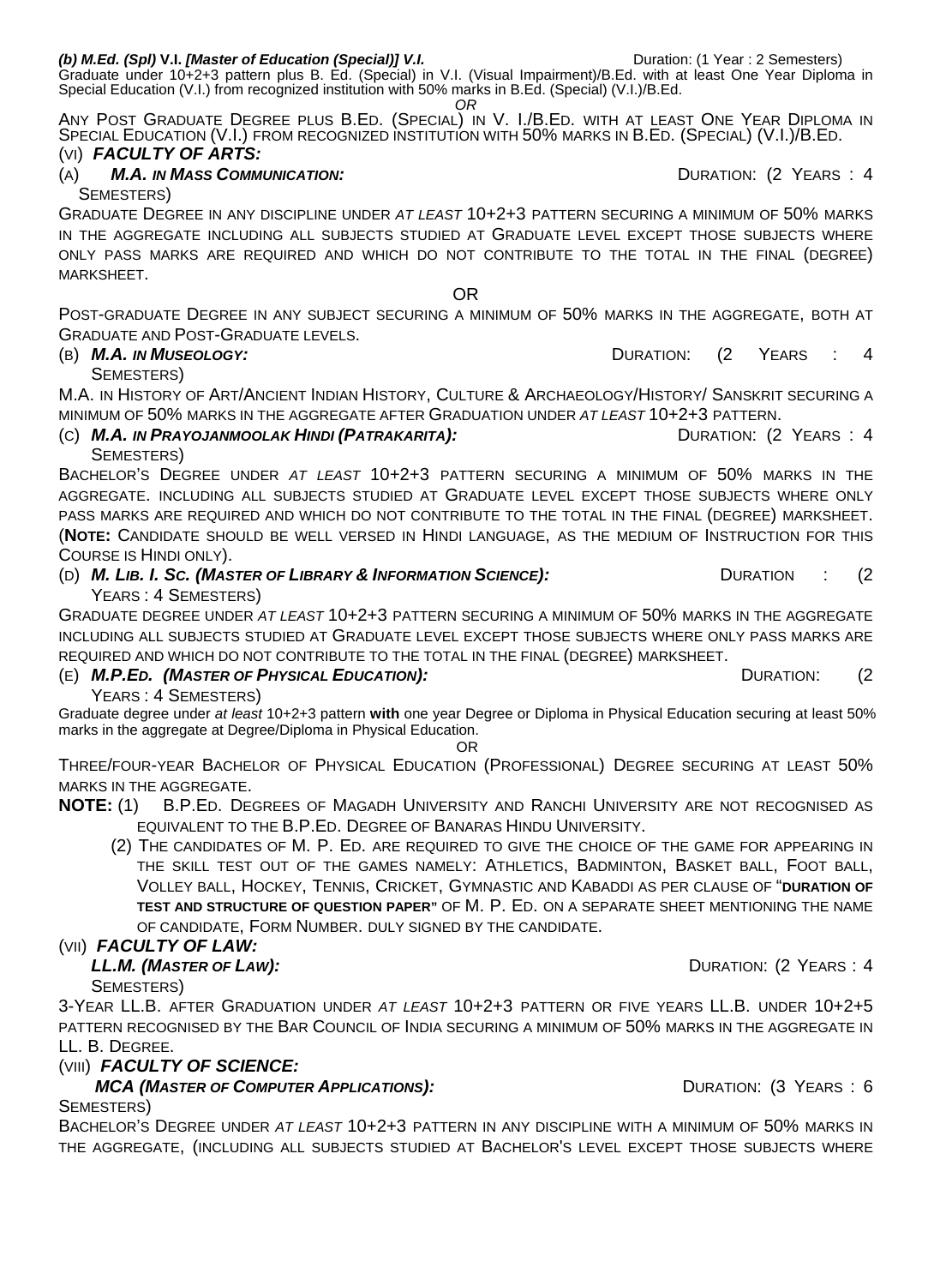ONLY PASS MARKS ARE REQUIRED AND WHICH DO NOT CONTRIBUTE TO THE TOTAL IN THE FINAL (DEGREE) MARKSHEET.) WITH MATHEMATICS AS ONE OF THE SUBJECTS AT EITHER INTERMEDIATE OR +2 (10+2) OR EQUIVALENT EXAMINATION, OR, BACHELOR'S LEVEL (AS A MAIN OR A SUBSIDIARY SUBJECT).

#### (ix) *MAHILA MAHAVIDYALAYA:*

#### *M. Sc. in Bioinformatics [For women]* **Duration: (2 Years : 4 Semesters) Duration: (2 Years : 4 Semesters)**

(A) 10+2 with Science and (B) Bachelor's degree under *at least* 10+2+3 pattern in Science/Engineering/Technology/ Agriculture/Medicine/Veterinary Science/Pharmaceutics with at least 50% marks in the aggregate.

**NOTE:** For all courses the applicants having a degree equivalent to the degree of qualifying examination recognised by the Banaras Hindu University are also eligible (if they satisfy all other requirements for admission in the concerned course).

#### *C. SPECIAL COURSES*

**NOTE: Candidates are advised to take note of the following:** 

- **(i) The admission to following special courses will be made on the basis of merit in the entrance tests. However, if the number of applicants for a particular special course is less than twice the minimum number of seats, no entrance test shall be conducted. In that case, admission to the special course would be made on the basis of merit in the qualifying examinations and/or written/subjective test conducted by the Departments/Faculty.**
- **(ii) In case the number of applicants to a special course is less than minimum number of seats in the course, the course would not run during the Session 2009-10.**
- **(iii) The Fee structure given below shall be in addition to the regular BHU Fee for the course.**

#### (I) *FACULTY OF ARTS:*

#### **(a) M.A. in Tourism Management***:*

Duration : 2-Year (4 Semester) ; Location : RGSC & Department of History of Art (both)

Seats : Min: 10<sup>\*</sup> ; Max. : 37 (at each place) Fee : Rs.30,000/- per annum

Bachelor's Degree in any discipline under at least (10+2+3) pattern OR equivalent degree with a minimum of 50% aggregate marks.

\*Minimum seats for RGSC is 15.

#### (II) *FACULTY OF SOCIAL SCIENCES:*

#### **(a) Master of Personnel Management and Industrial Relations***:*

Duration : 2-Year (4 Semester) ; Location : Department of Psychology;

Seats : Min: 15 ; Max. : 37 Fee : Rs.42,000/- per annum

Bachelor's Degree in any discipline under at least (10+2+3) pattern OR equivalent with a minimum of 50% aggregate marks.

 **(b) M.A. in Social Work***:*

Duration : 2-Year (4 Semester) ; Location : Department of Sociology

Seats : Min: 15 ; Max. : 37 Fee : Rs.30,000/- per annum

Bachelor's Degree (10+2+3) with a minimum of 50% aggregate marks OR equivalent in any discipline.

#### **(c) M.A. in Public Administration***:*

Duration : 2-Year (4 Semester) ; Location : Department of Political Science

Seats : Min: 10 ; Max. : 31 Fee : Rs.15,000/- per annum

Bachelor's Degree in any discipline under at least (10+2+3) pattern OR equivalent with a minimum of 50% aggregate marks.

#### (III) *FACULTY OF COMMERCE:*

#### **(a) Master of Export Management & Promotion (MEMP)***:*

Duration : 2-Year (4 Semester) ; Location : Faculty of Commerce

Seats : Min: 15 ; Max. : 30 Fee : Rs.30,000/- per annum

Bachelor's Degree in any discipline under at least (10+2+3) pattern OR equivalent with a minimum of 50% aggregate marks. **(b) Master of Risk & Insurance Management (MRIM)***:*

Duration : 2-Year (4 Semester) ; Location : Faculty of Commerce

Seats : Min: 15 ; Max. : 30 Fee : Rs.30,000/- per annum

Bachelor's Degree in any discipline under at least (10+2+3) pattern OR equivalent with a minimum of 50% aggregate marks. **(c) Master of Finance & Control (MFC)***:*

Duration : 2-Year (4 Semester) ; Location : Faculty of Commerce

Seats : Min: 15 ; Max. : 46 Fee : Rs.30,000/- per annum

B.COM (HONS)./ B.COM (10+2+3)/ B.B.A/ B.A.(HONS) OR B.A. (10+2+3) WITH ECONOMICS OR MATHS OR STATISTICS OR APPLIED STATISTICS AS A SUBJECT/B.SC. (HONS) OR **B.SC. (10+2+3)** WITH MATHS OR STATISTICS OR COMPUTER SCIENCE OR INFORMATION TECHNOLOGY AS A SUBJECT**/** B.TECH./ **B.E**./B.C.A. WITH A MINIMUM OF 50% AGGREGATE MARKS IN THE CONCERNED DEGREE.

#### (IV) *FACULTY OF SCIENCE:*

**(a) M.Sc. in Environmental Science***:* Department of Botany

Duration : 2-Year (4 Semester) ; Location : Department of Botany

Seats : Min: 10 : Max. : 23 Fee : Rs.30,000/- per annum

#### **A MINIMUM OF 50% MARKS (EQUIVALENT GPA**) **IN B.SC. (HONS)/B.SC. (10+2+3) AS WELL AS AT 10 & 10+2 EXAMINATIONS**

**(b) M.Sc. (Tech.) in Environmental Science & Technology***:*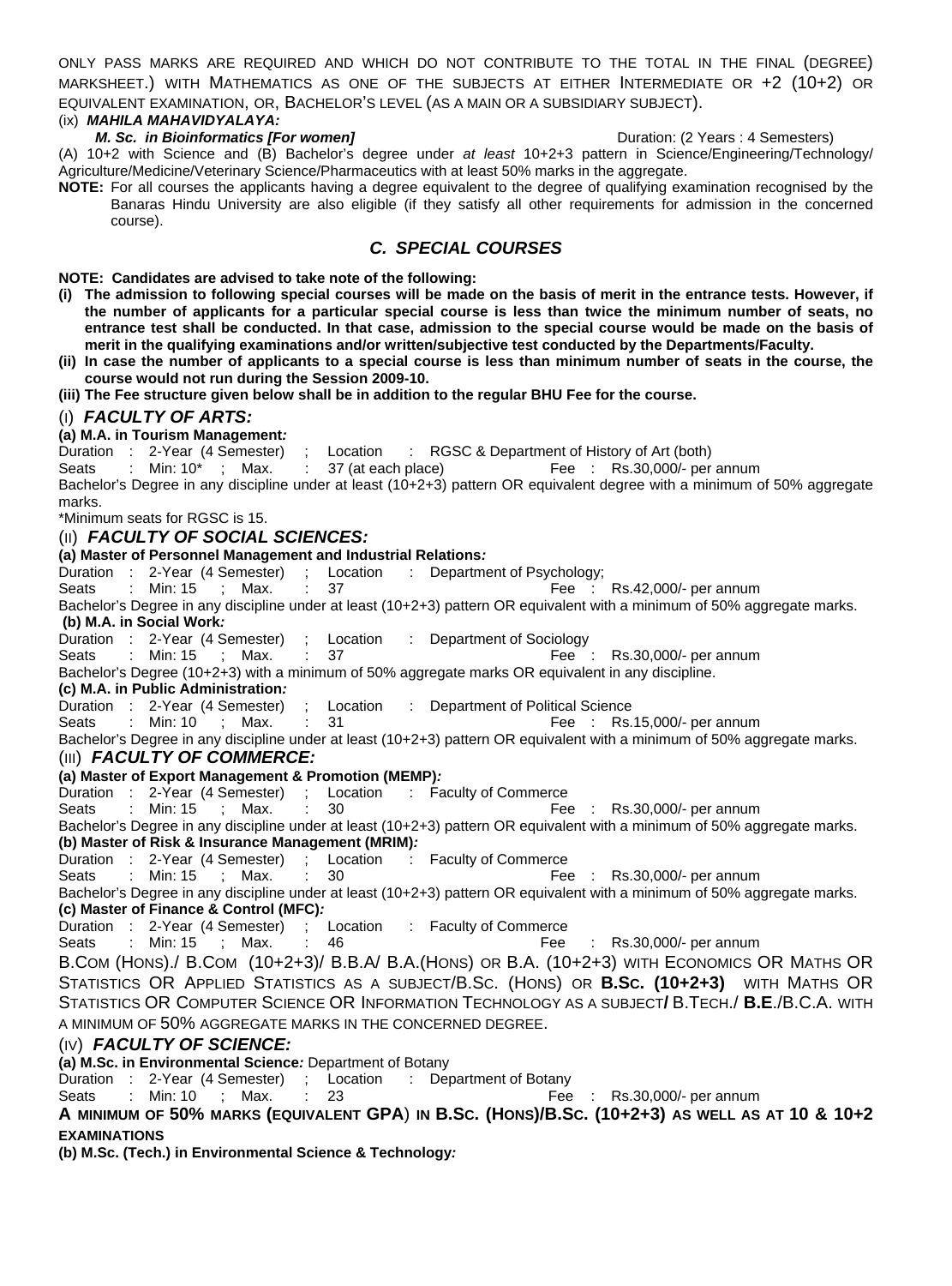Duration : 3-Year (6 Semester) ; Location : RGSC

Seats : Min: 10 ; Max. : 30 Fee Rs.30,000/- per annum

B.SC. (HONS.)/ B.SC. (10+2+3) OR B.SC. (AG.) OR MBBS OR BE/ B.TECH. WITH A MINIMUM OF 50% MARKS (EQUIVALENT GPA) WITH MINIMUM 50% IN AGGREGATE AT 10 AND 10+2 LEVELS.

#### **(c) M.Sc. in Applied Microbiology***:*

Duration : 2-Year (4 Semester) ; Location : Department of Botany<br>Seats : Min: 10 ; Max. : 23

Seats : Min: 10 ; Max. : 23 Fee : Rs.30,000/- per annum

**B.SC (HONS.)/**B.SC. WITH 10+2+3 PATTERN WITH ANY TWO OF THE FOLLOWING SUBJECTS: BOTANY, ZOOLOGY, BIOTECHNOLOGY, MICROBIOLOGY, CHEMISTRY, INDUSTRIAL MICROBIOLOGY, LIFE SCIENCE, ENVIRONMENTAL

SCIENCES & SECURED AT LEAST 50% MARKS IN AGGREGATE IN THE CONCERNED DEGREE.

#### **(d) M.Sc. in Molecular and Human Genetics** *(All admitted students are eligible for DBT studentship):*

Duration : 2-Year (4 Semester) ; Location : Deptt. of Molecular and Human Genetics, BHU ;

Seats : Min: 05 ; Max. : 12; . . . . Fee : Rs.30,000/- per annum

B.SC. (HONS)/ B.Sc. (10+2+3) OR B.SC. (AG.) OR MBBS OR B.TECH./ B.E. (IN BIOLOGY RELATED DISCIPLINES) OR B. PHARMA. FROM RECOGNIZED UNIVERSITY/ INSTITUTES WITH MINIMUM 55% MARKS (OR EQUIVALENT GRADE POINTS) AT THE QUALIFYING EXAMINATIONS AND NOT LESS THAN 55% MARKS AT 10 AND AT **10**+2 EXAMINATIONS SEPARATELY.

#### **(E) M.SC. IN PETROLEUM GEOSCIENCES**

Duration : 2-Year (4 Semester) ; Location : Deptt. of Geology, BHU ;

Seats : Min: 05 ; Max. : 10; : Fee : Rs.50,000/- per annum

B.SC. (HONS.) GEOLOGY OR B.SC. UNDER 10+2+3 PATTERN WITH PHYSICS AND MATHEMATICS AT + 2 LEVEL,

GEOLOGY MUST BE A SUBJECT IN ALL THE THREE YEARS OF B.SC. WITH A MINIMUM OF 50% MARKS IN AGGREGATE AT THE GRADUATE LEVEL.

#### (V)*FACULTY OF LAW:*

#### **LL.M. Course in Human Rights & Duties Education***:*

Duration : 2-Year (4 Semester) ; Location : Faculty of Law

Seats : Min: 05 ; Max. : 15; : Fee : Rs.30,000/- per annum

LL.B. THREE YEARS (10+2+3+3) OR FIVE YEARS (10+2+5) WITH A MINIMUM OF 50% AGGREGATE MARKS FROM BCI RECOGNIZED INSTITUTION.

#### (VI) *FACULTY OF MANAGEMENT STUDIES:*

#### **(a) MBA in Agri- Business***:*

Duration : 2-Year (4 Semester) ; Location : RGSC

Seats : Min: 10 ; Max. : 40 Fee : Rs.65,000/- per annum

MINIMUM 50% MARKS IN AGGREGATE AT THE B.SC. (AG.) & ALLIED DISCIPLINES OR B.SC. HOME SC. OR B.SC. WITH AT LEAST ONE OF THE FOLLOWING SUBJECTS - BOTANY, ZOOLOGY, BIOCHEMISTRY, BIO-TECHNOLOGY UNDER 10+2+3 SCHEME OR A POST GRADUATE IN THE ABOVE DISCIPLINES.

#### (VII) *FACULTY OF AGRICULTURE:*

#### **(a) M.Sc. (Ag.) Agroforestry***:*

Duration : 2-Year (4 Semester) ; Location : RGSC

Seats : Min: 10 ; Max. : 18 Fee : Rs.20,000/- per annum

PASSED 4 YEAR B.SC. (AG.)/B.SC. (BIO)/ B. SC. ENVIRONMENTAL SCIENCE OF THE UNIVERSITY OR AN EQUIVALENT EXAMINATION OF THIS UNIVERSITY OR AN EQUIVALENT EXAMINATION; AND OBTAINED AT LEAST 50% MARKS IN AGGREGATE UNDER THE TRADITIONAL SYSTEM OR AN CGPA OF 2.5/4, 3.5/5, 4.0/6 & 6.0/10 UNDER THE COURSE CREDIT SYSTEM.

#### **(b) M.Sc.(Ag.) Soil and Water Conservation***:*

Duration : 2-Year (4 Semester) ; Location : RGSC ;

Seats : Min: 10 ; Max. : 15 Fee : Rs.20,000/- per annum

PASSED 4 YEAR B.SC. (AG.) EXAMINATION OF THIS UNIVERSITY OR AN EQUIVALENT EXAMINATION AND OBTAINED AT LEAST 50% MARKS IN AGGREGATE UNDER THE TRADITIONAL SYSTEM OR AN OGPA OF 2.5/4, 3.5/5, 4.0/6 &<br>6.0/10 UNDER THE COURSE CREDIT SYSTEM.

#### **(C) MASTER OF AGRI-BUSINESS MANAGEMENT (MABM)***:*

Duration : 2-Year (4 Semester) ; Location : Deptt. of Agricultural Economics,

Seats : Min: 10 ; Max. : 25 Fee : Rs.75,000/- per annum

PASSED 4-YEARS B.SC (AG) EXAMINATION OF THIS UNIVERSITY OR AN EQUIVALENT EXAMINATION AND OBTAINED AT LEAST 50% MARKS IN AGGREGATE UNDER THE TRADITIONAL SYSTEM OR AN OGPA OF 2.5/4, 3.5/5, 4.0/6 & 6.0/10 UNDER THE COURSE CREDIT SYSTEM.

#### **(d) M.Tech in Agricultural Engineering (Soil and Water Conservation Engineering)***:*

Duration : 2-Year (4 Semester) ; Location : Department of Farm Engineering<br>Seats : Min: 02 : Max. : 08 Fee : Rs.3

Seats : Min: 02 : Max. : 08 Fee : Rs.30,000/- per annum

B.TECH (AGRICULTURAL ENGG/CIVIL ENGINEERING.)/B.E.( AGRICULTURAL ENGG. /CIVIL ENGINEERING.) OR AN EQUIVALENT EXAMINATION RECOGNIZED BY THE UNIVERSITY.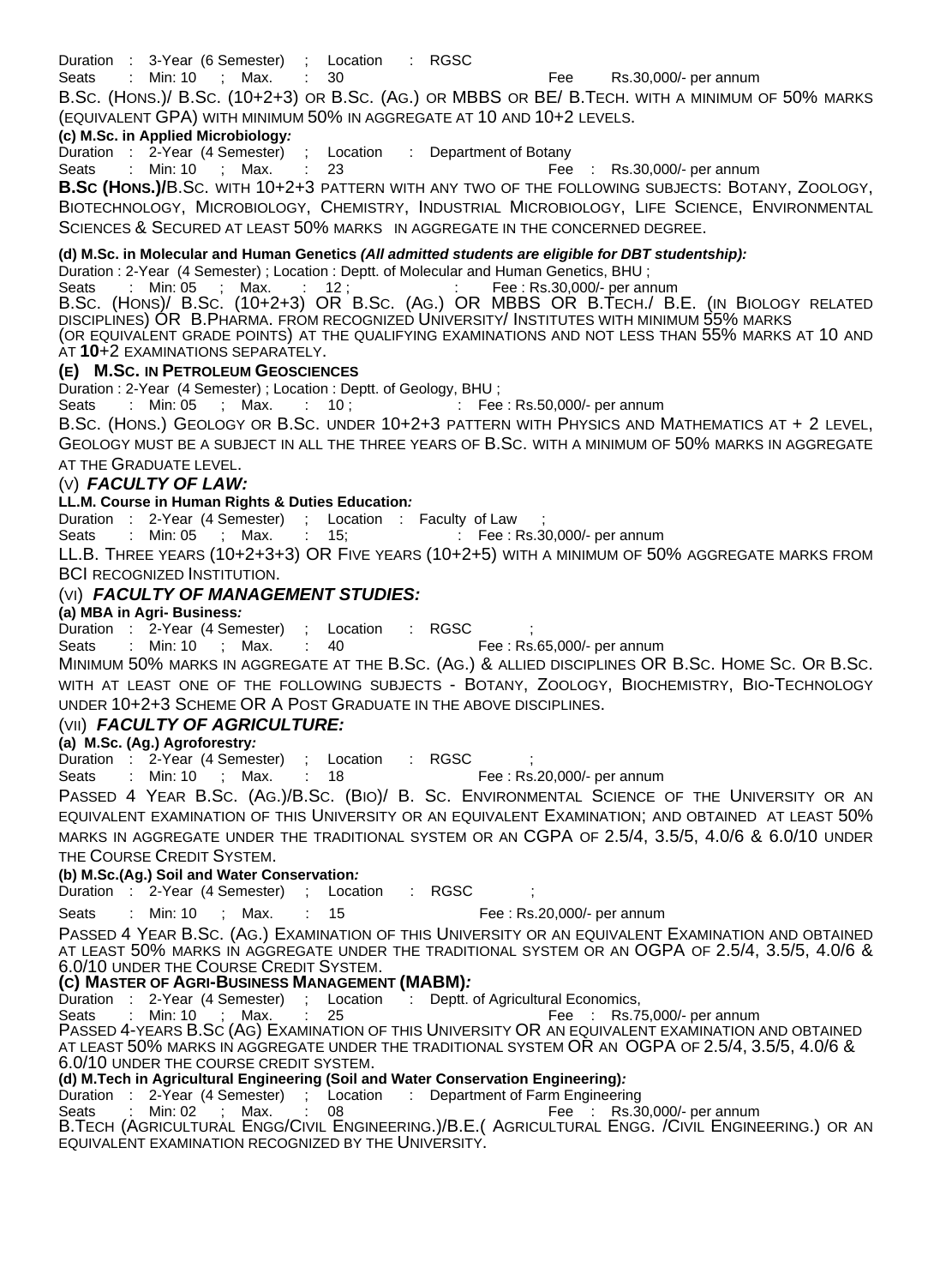#### **(E) M.SC IN FOOD SCIENCE AND TECHNOLOGY***:*

Duration : 2-Year (4 Semester) ; Location : Centre of Food Science and Technology Seats : 15 ; The seats of the seats of the seats of the Seats of the Seats of the Seats of the Seats of the Seats of the Seats of the Seats of the Seats of the Seats of the Seats of the Seats of the Seats of the Seats of t B.SC(AGRICULTURE), B.SC(FOOD TECHNOLOGY), B.SC (DAIRY TECHNOLOGY), B.SC (AGRIL.ENGG.), B.SC.<br>(BIOLOGY/ MATHS GROUP), B.SC (HOME SCIENCE) OR AN EQUIVALENT EXAMINATION RECOGNIZED BY THE **UNIVERSITY** 

## **(F) M.Sc IN PLANT BIOTECHNOLOGY:**<br>Duration : 2-Year (4 Semester) ; Location

Duration : 2-Year (4 Semester) ; Location : RGSC Seats : Min: 20 ; Max. : 30 Fee : Rs.30,000/- per annum B.SC(AG)/B.SC WITH BIOLOGY(BOTANY, ZOOLOGY AND ANY OTHER SUBJECT)/BIOTECHNOLOGY/ B.TECH (BIOTECHNOLOGY)

#### *Note: RGSC as location means the Course will be run at Rajiv Gandhi South Campus, Barkachha, Mirzapur.*  **2. RELAXATION IN MINIMUM ELIGIBILITY FOR SCHEDULED CASTES (SC), SCHEDULED TRIBES (ST), OTHER BACKWARD CLASSES (OBC) AND PHYSICALLY CHALLENGED (PC) CANDIDATES**

In the case of SC/ST candidates, for all the above courses there will be no requirement for minimum percentage of marks in the aggregate in the qualifying examination except that they must have passed the qualifying examination & appeared in the concerned Entrance Test. Further for OBC and PC candidates, there will be a relaxation of 5% marks in aggregate in the qualifying examination in minimum eligibility requirements in comparison to general candidates.

#### **3. NOTES RELATING MINIMUM ELIGIBILITY REQUIREMENTS**

- (i) CANDIDATES APPEARING IN THE FINAL YEAR OF THE QUALIFYING EXAMINATION MAY ALSO APPLY AND APPEAR IN THE ENTRANCE TEST. HOWEVER, THE CANDIDATE WILL BE REQUIRED TO PRODUCE THE ORIGINAL MARKSHEET OF THE QUALIFYING EXAMINATION AT THE TIME OF COUNSELING FOR GETTING ADMISSION. FURTHER, THE CANDIDATES WHO ARE CALLED FOR COUNSELING FOR PROVISIONAL ADMISSION IN A COURSE, BUT THEIR RESULTS OF THE QUALIFYING EXAMINATIONS ARE NOT DECLARED TILL THE DATE OF THEIR COUNSELING, MAY BE ALLOWED TO TAKE CONDITIONAL ADMISSION IN THE COURSE PROVIDED:
	- (a) THEY PRODUCE A CERTIFICATE FROM THE COMPETENT AUTHORITY (SUCH AS CONTROLLER OF EXAMINATION, REGISTRAR ETC.) TO THE EFFECT THAT THE RESULT OF THE CONCERNED QUALIFYING
	- (b) IT IS EVIDENT FROM THE MARK SHEETS(S) OF THE PREVIOUS EXAMINATION(S) RELATING TO THE COURSE OF QUALIFYING DEGREE THAT THE CANDIDATE HAS SECURED AT LEAST STIPULATED MINIMUM PERCENTAGE OF AGGREGATE MARKS (FOR EXAMPLE 50%) IN THE PREVIOUS EXAMINATION(S) (EXCEPT FINAL EXAMINATION WHOSE RESULT HAS NOT BEEN DECLARED UPTO TIME OF COUNSELING) OF THE QUALIFYING DEGREE (THIS WILL NOT BE NECESSARY FOR SC/ST CANDIDATES).
	- (c) THE CANDIDATE GIVES AN UNDERTAKING THAT HE/SHE WILL SUBMIT THE MARK SHEET OF THE QUALIFYING EXAMINATION ON OR BEFORE  $14^{\text{th}}$  August of the admission year and if he/she FAILS TO SUBMIT THE ORIGINAL MARK SHEET ON OR BEFORE  $14^{\text{\tiny{TH}}}$  AUGUST OF THE ADMISSION YEAR,<br>HIS/HER CONDITIONAL ADMISSION IN THE COURSE SHALL AUTOMATICALLY STAND CANCELLED AND

THE CANDIDATE WILL NOT CLAIM FOR REFUND OF FEES PAID FOR CONDITIONAL ADMISSION.<br>FURTHER, IF HIS/HER AGGREGATE PERCENTAGE OF MARKS IN THE QUALIFYING EXAMINATION IS BELOW THE STIPULATED MINIMUM PERCENTAGE OF AGGREGATE MARKS, HIS/HER CONDITIONAL ADMISSION WILL ALSO<br>STAND AUTOMATICALLY CANCELLED AND THE CANDIDATE WILL NOT CLAIM FOR REFUND OF FEES.

- (ii) CANDIDATES WHO WERE ADMITTED AS REGULAR STUDENTS TO ANY COURSE OF STUDY IN THIS UNIVERSITY THROUGH ENTRANCE TEST IN EARLIER YEARS(S) AND WHO WERE ELIGIBLE FOR APPEARING IN THE CONCERNED EXAMINATION SHALL **NOT BE ALLOWED TO RE-APPEAR IN THE ENTRANCE TEST FOR ADMISSION IN THE SAME COURSE, UNLESS SPECIFICALLY PERMITTED BY THE ORDINANCE OF THE CONCERNED FACULTY.** FURTHER, SUCH CANDIDATES WHO WERE NOT ELIGIBLE FOR APPEARING IN THE CONCERNED EXAMINATION DUE TO SHORTAGE OF ATTENDANCE OR NOT FILLING THE EXAMINATION FORM IN TIME WILL BE ALLOWED TO APPEAR IN THE ENTRANCE TEST FOR THAT COURSE IF OTHERWISE
- ELIGIBLE.<br>(iii) IF THE APPLICANT HAS PASSED THE QUALIFYING EXAM WHERE GRADES ARE AWARDED AND:
	- (a) WHERE THE GRADE SHEET DOES NOT MENTION THE EQUIVALENT PERCENTAGE OF MARKS FROM GRADE POINTS, THE CANDIDATE SHOULD SUBMIT SUCH A CERTIFICATE OF CONVERSION FROM THE CONCERNED INSTITUTION MENTIONING EITHER THE CONVERTED PERCENTAGE, OR THE FORMULA FOR THE ACTUAL CONVERSION OF GRADE POINT AVERAGE TO PERCENTAGE OF MARKS.
	- (b) WHERE THE GRADE SHEET ITSELF MENTIONS THE EQUIVALENT PERCENTAGE OF MARKS FROM GRADE POINTS, OR THE FORMULA FOR SUCH CONVERSION, THE CANDIDATE SHOULD GET BOTH SIDES OF THE DEGREE/GRADE SHEET PHOTOCOPIED SHOWING THE EQUIVALENT PERCENTAGE OF MARKS/CONVERSION FORMULA.
- (iv) **"AGGREGATE** PERCENTAGE OF MARKS" WILL NOT INCLUDE GRACE MARKS AWARDED TO A CANDIDATE. IT WILL ALSO NOT INCLUDE THE MARKS OF THOSE SUBJECTS WHERE ONLY PASS MARKS ARE REQUIRED SUCH AS COMPULSORY LANGUAGE COMPULSORY ENVIRONMENTAL STUDIES ETC. AND WHICH DO NOT CONTRIBUTE TO THE TOTAL IN THE FINAL (DEGREE) MARKSHEET. SIMILARLY THE MARKS OF ADDITIONAL SUBJECT (IF ANY) FOR IMPROVEMENT OF AGGREGATE PERCENTAGE/DIVISION WILL NOT BE CONSIDERED FOR CALCULATING THE AGGREGATE PERCENTAGE FOR ADMISSION IN THE UNIVERSITY. FOR FURTHER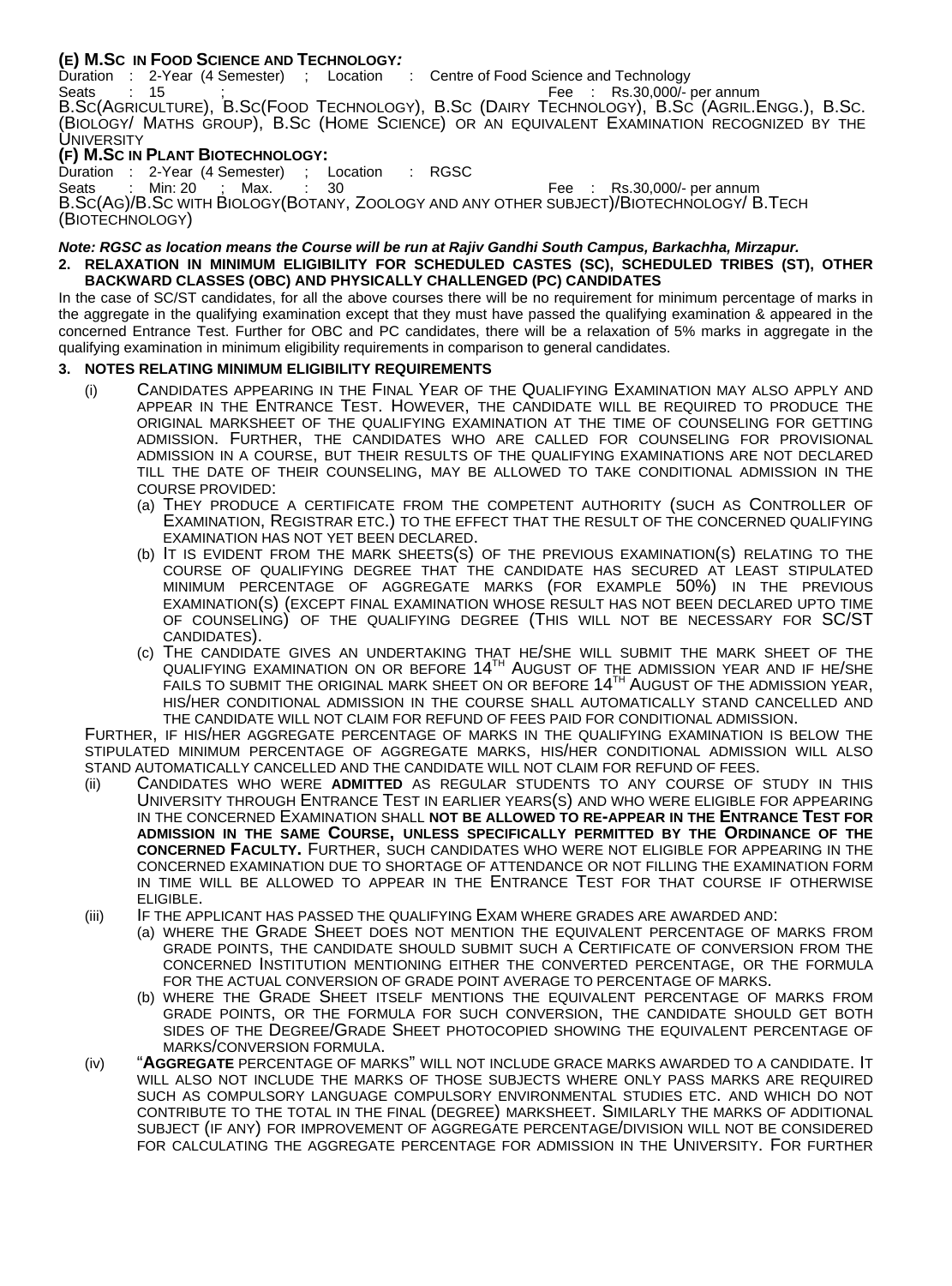CLARIFICATION SEE CLAUSE "NOTES RELATING MINIMUM ELIGIBILITY REQUIREMENTS" SERIAL (V) GIVEN

- (v) THE PERCENTAGE OF MARKS IN THE AGGREGATE WILL BE COMPUTED AS EVIDENCED FROM THE FINAL MARK SHEET OF THE QUALIFYING EXAMINATION. HOWEVER IN CASE OF GRADUATE EXAMINATIONS, WHERE THE FINAL MARK SHEET IS OF TWO OR MORE TYPES BASED ON ONLY HONOURS SUBJECT OR ALL THE SUBJECTS STUDIED IN THREE YEARS, THE AGGREGATE SHALL BE COMPUTED ON THE BASIS OF TOTAL MARKS SECURED IN ALL THE SUBJECTS STUDIED IN THREE YEARS. FOR EXAMPLE, IN CASE OF STUDENTS PASSING BA (HONS.)/B.SC. (HONS.) FROM BHU, IN EARLIER YEARS THE FINAL MARKSHEETS WERE OF TWO TYPES VIZ BASED ON ONLY 1000 MARKS OR ON 1800 MARKS. IN SUCH CASES, THE AGGREGATE SHALL BE COMPUTED BASED ON TOTAL OF 1800 MARKS RATHER THAN ON 1000 MARKS. FURTHER, WHERE FINAL MARKSHEET IS BASED ON ONLY HONS SUBJECT BUT THE CANDIDATE HAS STUDIED OTHER SUBSIDIARY/SIMILAR SUBJECTS ALSO DURING THE STUDY OF COURSE, CANDIDATE HAS STUDIED OTHER SUBSIDIARY/SIMILAR SUBJECTS ALSO DURING THE STUDY OF COURSE,<br>THE MARKS OF THESE SUBJECTS WILL ALSO BE INCLUDED FOR COMPUTATION OF AGGREGATE PERCENTAGE. STILL FURTHER, IN CASE OF ANY AMBIGUITY/INTERPRETATIONAL DIFFICULTIES, THE
- DECISION OF THE UNIVERSITY WILL BE FINAL.<br>(vi) (A) DEGREES/CERTIFICATES RECOGNIZED BY ASSOCIATION OF INDIAN UNIVERSITIES (AIU) SHALL ONLY BE<br>DEEMED AS EQUIVALENT DEGREES/CERTIFICATES.
	- (B) THE DISTANCE EDUCATION COUNCIL OF INDIRA GANDHI NATIONAL OPEN UNIVERSITY (IGNOU)/ASSOCIATION OF INDIAN UNIVERSITIES (AIU) IS THE ONLY AUTHORITY TO RECOGNISE THE DEGREES/CERTIFICATES OF **DISTANCE EDUCATION**. SUCH CANDIDATES ARE **PROVISIONALLY**  PERMITTED TO APPEAR IN THE ENTRANCE TESTS BUT WILL BE REQUIRED TO SUBMIT CERTIFICATES FROM DISTANCE EDUCATION COUNCIL OF IGNOU, NEW DELHI REGARDING RECOGNITION/APPROVAL
- OF THE COURSES.<br>(vii) NOTWITHSTANDING ANYTHING CONTAINED IN THE PROSPECTUS OF STUDIES REGARDING THE COURSES IN WHICH ADMISSION IS MADE THROUGH ENTRANCE TEST, THE ELIGIBILITY REQUIREMENT FOR THE PURPOSE OF ADMISSION SHALL BE ONLY THOSE WHICH ARE MENTIONED IN THE INFORMATION BULLETIN
- OF THE ACADEMIC SESSION CONCERNED. (viii) APPLICATION FORMS OF CANDIDATES WHO HAVE SUBMITTED FORGED/FAKE CERTIFICATES OR ADOPTED FRAUDULENT MEANS SHALL BE REJECTED. FURTHER, SUCH CANDIDATES SHALL BE DEBARRED FROM APPEARING IN ANY SUBSEQUENT ENTRANCE TESTS CONDUCTED BY BHU.
- (ix) CANDIDATES ARE ALLOWED TO APPEAR AT THE ENTRANCE TESTS PROVISIONALLY SUBJECT TO THE FINAL VERIFICATION OF MARK SHEETS/DEGREES/CERTIFICATES, VALIDITY OF CERTIFICATES/MARK SHEETS OF QUALIFYING EXAMINATION AND ALSO OF NON-INVOLVEMENT IN THE ADOPTION OF UNFAIR MEANS IN ANY OF THE UNIVERSITY EXAMINATION/ENTRANCE TESTS HELD EARLIER, AT THE TIME OF ADMISSION.
- (x) MERE APPEARANCE IN THE ENTRANCE TEST, OR SECURING PASS MARKS AT THE WRITTEN TEST DOES NOT ENTITLE A CANDIDATE TO BE CONSIDERED FOR ADMISSION TO THE COURSE UNLESS HE/SHE FULFILS THE ELIGIBILITY CONDITIONS. APPLICANTS MUST FULLY SATISFY THEMSELVES ABOUT THEIR ELIGIBILITY AS PRESCRIBED ABOVE, BEFORE FILLING IN THE APPLICATION FORM.
- (xi) IF AN APPLICANT IS INADVERTENTLY ALLOWED TO APPEAR AT THE ENTRANCE TEST WHO OTHERWISE DOES NOT FULFILL THE MINIMUM ELIGIBILITY REQUIREMENTS, HE/SHE CANNOT, AT A LATER DATE, USE THAT AS A RIGHT TO CLAIM THAT HE/SHE MEETS THE ELIGIBILITY REQUIREMENTS.

THE UNIVERSITY RESERVES THE RIGHT TO CANCEL/REFUSE ADMISSION AT ANY POINT OF TIME IF IT IS FOUND THAT:

- (i) MINIMUM ELIGIBILITY REQUIREMENTS ARE NOT FULFILLED.
- (ii) FALSE DOCUMENTATION HAS BEEN DONE, OR, FACTS HAVE BEEN SUPPRESSED.
- (iii) ANY OTHER SIMILAR VALID REASON.
- (xii) CANDIDATES ADMITTED TO ANY COURSE IN THIS UNIVERSITY SHALL NOT BE ELIGIBLE TO PURSUE SIMULTANEOUSLY ANY OTHER *FULL-TIME* COURSE IN THIS OR IN ANY OTHER UNIVERSITY/INSTITUTION.
- (xiii) **A CANDIDATE CAN APPLY FOR ANY NUMBER OF COURSES FOR WHICH HE/SHE IS ELIGIBLE, PROVIDED** THE ENTRANCE TESTS ARE ON DIFFERENT DATES (PLEASE REFER TO THE ENTRANCE TEST SCHEDULE).

#### **Additional Eligibility Requirements for All Courses**

- *(i) A CANDIDATE STUDYING IN THE FINAL YEAR OF, OR HAVING QUALIFIED FOR A DEGREE IN, A GENERAL COURSE OF STUDY FROM BHU OR ANY OTHER UNIVERSITY/INSTITUTION SHALL BE ENTITLED TO APPEAR IN THE ENTRANCE TEST FOR, AND ADMISSION TO, THE NEXT HIGHER COURSE/ DEGREE IN THAT LINE OR TO A PROFESSIONAL COURSE OR TO A SPECIAL COURSE ONLY. PROVIDED THAT A CANDIDATE APPLYING FOR M. A. IN LINGUISTICS COURSE IS EXEMPTED FROM APPLICABILITY OF THIS CLAUSE.*
- *(ii) (A) FURTHER, A CANDIDATE STUDYING IN THE FINAL YEAR OF, OR HAVING QUALIFIED FOR A DEGREE IN, ANY PROFESSIONAL COURSE FROM BHU OR ANY OTHER UNIVERSITY/INSTITUTION SHALL BE ENTITLED TO APPEAR IN THE ENTRANCE TEST FOR, AND ADMISSION TO, THE NEXT HIGHER COURSE/ DEGREE ONLY IN THE SAME PROFESSIONAL DISCIPLINE.*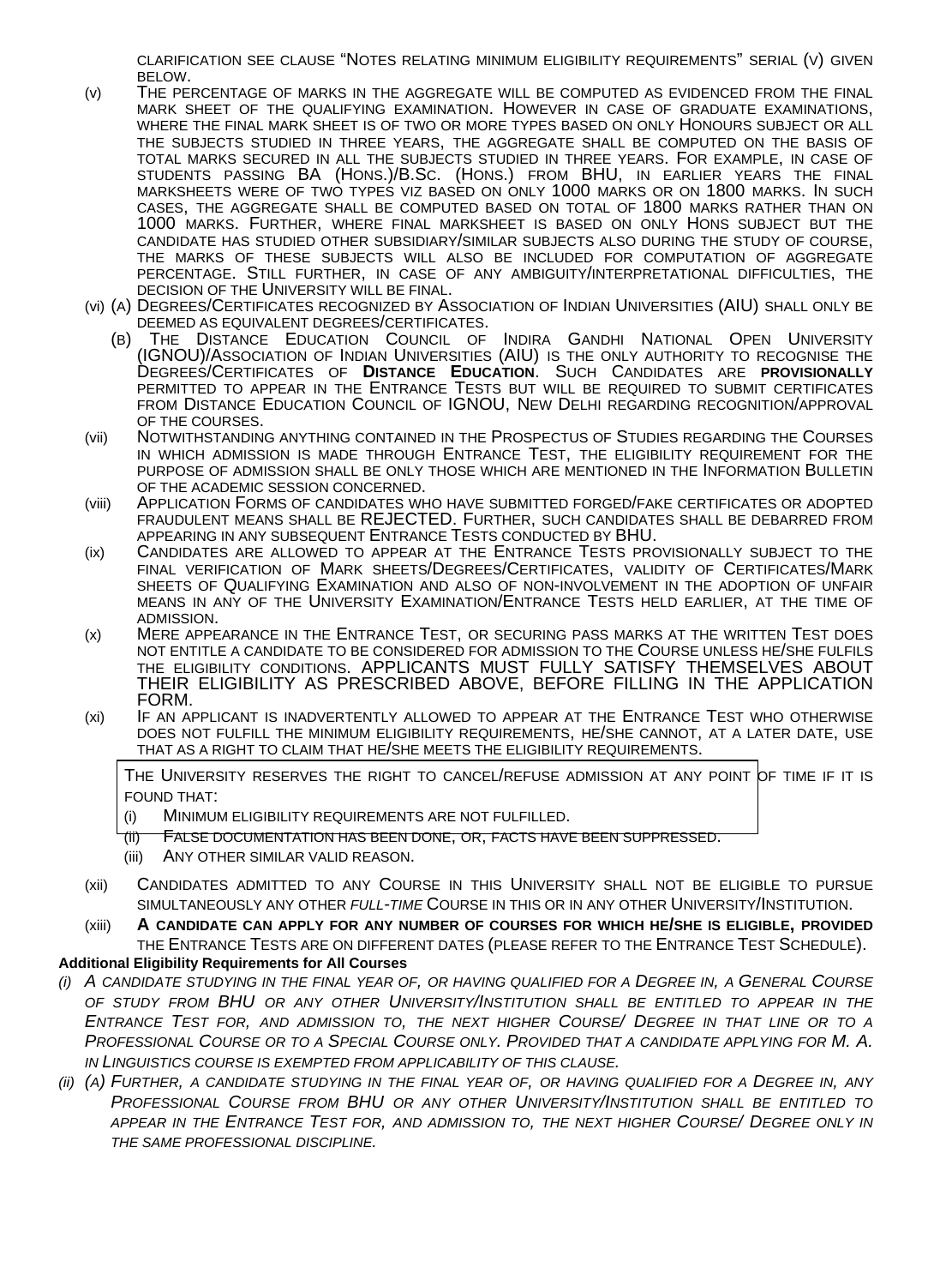- *(B) PROVIDED THAT A CANDIDATE STUDYING IN, OR HAVING QUALIFIED FOR, B.ED./B.ED. (SPECIAL)/ M.ED. / M.ED. (SPECIAL) DEGREE IS EXEMPTED FROM APPLICABILITY OF THE CLAUSE (A) ABOVE AND SUCH A CANDIDATE WILL ACCORDINGLY BE ELIGIBLE TO PURSUE POST-GRADUATION OR RESEARCH IN HIS/HER ORIGINAL DISCIPLINE VIZ., DISCIPLINE AT GRADUATION LEVEL, IMMEDIATELY AFTER 10+2.*
- *(c) Provided further that a candidate applying for M. Sc. In Bioinformatics course is exempted from applicability of clause (a) above.*
- (iii) PROVIDED FURTHER THAT IF ANY B.ED. (SPL.) CANDIDATE HAS ALREADY GOT M. ED.DEGREE WILL NOT BE BARRED FOR M. ED. (SPL.) COURSE IN HIS/HER DISABILITY AREA, IF OTHERWISE ELIGIBLE.
- (iv) *FURTHERMORE, A CANDIDATE WHO IS REGISTERED FOR/ALREADY AWARDED DOCTORAL DEGREE FROM BHU OR ANY INSTITUTION IN INDIA SHALL NOT BE ENTITLED TO APPEAR IN ANY OF THE ENTRANCE TESTS HELD FOR ANY COURSE IN THE UNIVERSITY.*

**Note:** A list of professional courses viz. M. A. in Mass Communication, M.Lib. I. Sc., M. P. Ed., M. A. In Museology, M. A. in Prayojanmoolak Hindi (Patrakarita), LL. M., M. F.A., M. Mus., M. Musicology, M. Ed., M. Ed. (Spl.), M. Sc. (Ag.), MCA, M. Sc. In Health Statistics, M. Sc. In Bioinformatics is already given in this Information Bulletin. Apart from these courses the University also runs some more Professional Courses at the Undergraduate level viz. B.P.Ed., LL.B., B.F.A., B.Mus. (Vocal/Instrumental, Dance), B. Sc. (Ag.) B. Ed./B.Ed. (Spl.). The University also runs the Professional Courses in Medicine, Engineering, Management, Business Administration, Biotechnology for which the tests are not conducted by the Controller of Examinations. It is to be mentioned that this is not an exhaustive list of professional courses. Some Professional Courses similar to these courses are conducted by other Institutions also and the University has the right to declare these courses as Professional Courses for the purpose of Application of the above mentioned rule relating to Professional Courses.

#### **4. RESERVATIONS**

#### **(I) SCHEDULED CASTES/SCHEDULED TRIBES:**

SEATS SHALL BE RESERVED FOR SCHEDULED CASTE (15%) AND SCHEDULED TRIBE (7.5%) CANDIDATES IN EACH COURSE. **ADMISSION AGAINST THESE SEATS WILL BE MADE PROVIDED THE CANDIDATE HAS PASSED THE QUALIFYING EXAMINATION AND APPEARED IN THE ENTRANCE TEST.**

Each SC/ST candidate shall have to submit a self attested copy of the Certificate mentioning that the candidate belongs to SC/ST community. Such certificates shall be subject to verification from the concerned District Magistrate. The following are empowered to issue the certificate:

- (a) District Magistrate/ Additional District Magistrate/ Collector/ Deputy Commissioner/ Addl. Deputy Commissioner/ Deputy Collector / Ist Class Stipendiary Magistrate/ City Magistrate/ Sub-Divisional Magistrate/ Taluka Magistrate/ Executive Magistrate/ Extra Assistant Commissioner.
- (b) Chief Presidency Magistrate/Addl. Chief Presidency Magistrate/Presidency Magistrate.
- (c) Revenue Officer not below the rank of Tehsildar.
- (d) Sub-Divisional Officer of the area where the candidate and/or his family normally resides.
- (e) Administrator/Secretary to the Administrator/ Development Officer (Lakshadweep Islands).

 **Candidates must note that Certificate from any other person/authority shall not be accepted in any case.** If the candidate happens to belong to SC or ST, his/her caste/tribe must be listed in the appropriate Govt. of India schedule. The caste Certificate should clearly state: (a) Name of his/her caste/tribe (b) whether he/she belongs to SC or ST (c) District and the State or Union Territory of his/her usual place of residence and (d) the appropriate Govt. of India schedule under which his/her caste/tribe is approved by it as SC or ST.

However, if a student seeks admission under some other category (for example: PC/Employee Ward etc.) the candidate should satisfy the minimum eligibility requirement for that category.

#### **(ii) OTHER BACKWARD CLASSES (OBC):**

Reservation to candidates belonging to OBC category (excluding under creamy layer) will be provided in different courses under staggered implementation plan of the University. The percentage of reservation during session 2009-10 in courses of different Faculties, are given in the following table:

| <b>S. No.</b> | <b>Name of Faculty</b>       | (% of OBC Reservation) |
|---------------|------------------------------|------------------------|
|               |                              | 2009-10                |
| 1.            | Commerce                     | 27%                    |
| 2.            | Sanskrit Vidya Dharma Vijnan | 27%                    |
| 3.            | Arts                         | 15%                    |
| 4.            | Education                    | 15%                    |
| 5.            | Law-PG                       | 27%                    |
| 6.            | Performing Arts              | 15%                    |
| 7.            | Social Science               | 15%                    |
| 8.            | Visual Arts                  | 15%                    |
| 9.            | <b>Management Studies</b>    | 18%                    |
| 10.           | Agriculture                  | 10%                    |
| 11.           | Science                      | 10%                    |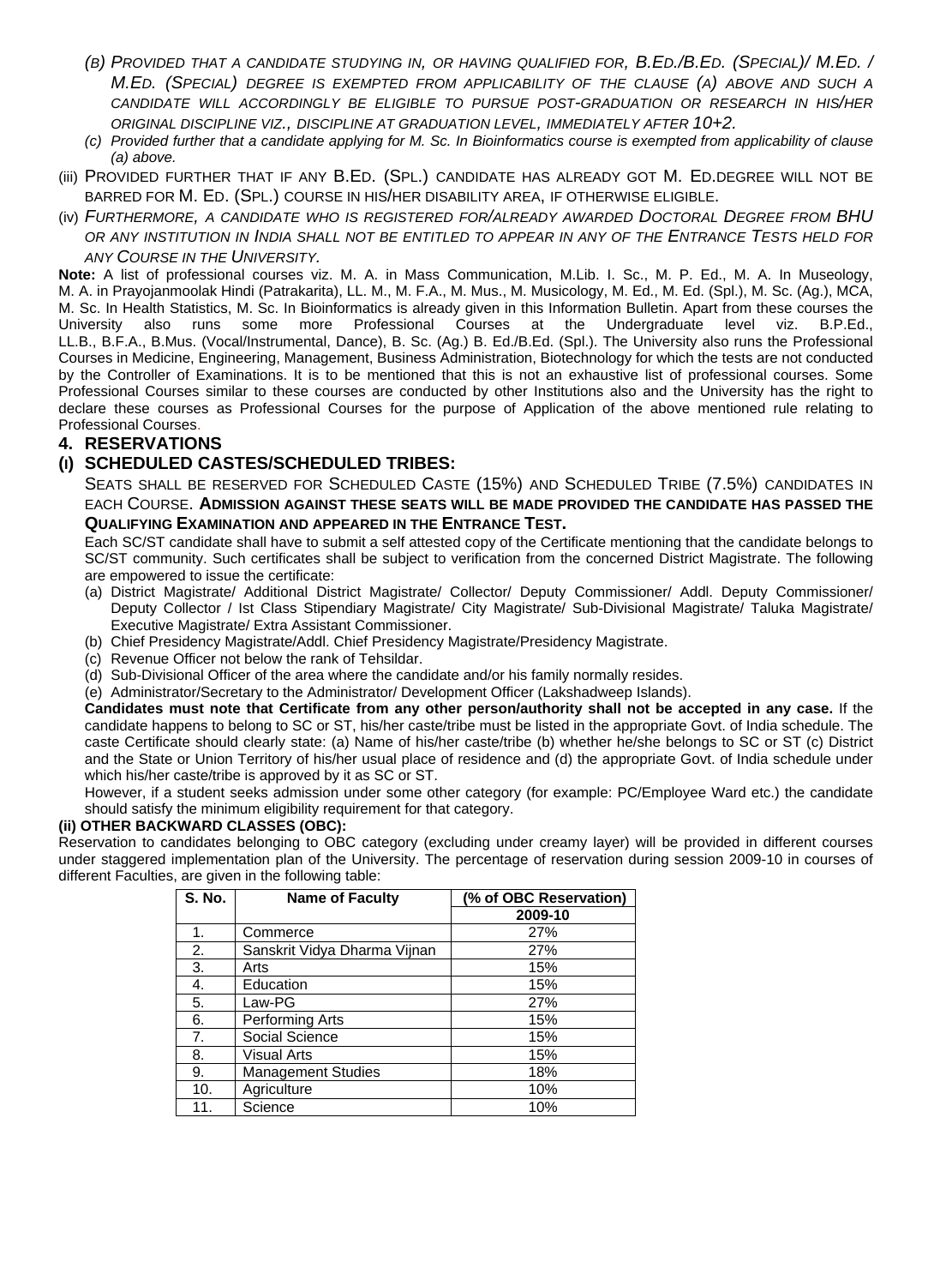**NOTE:** The above staggered implementation plan will be applicable to courses which were available during the session 2006- 07 only. However, a flat 27% reservation for OBC will be applicable to all courses started after 2006-07, but there will be no increase in the intakes.

The authorities to issue the OBC certificate are the same as in case of SC/ST provided in section 4 (i) above. The caste in the OBC certificate will be those only which are in the list of Central Govt. Further the OBC certificate should clearly mention that the candidate is not under creamy layer.

#### **(III) PHYSICALLY CHALLENGED:**

3% SEATS SHALL BE RESERVED FOR PHYSICALLY CHALLENGED CANDIDATES: VISUALLY IMPAIRED (1%) + HEARING IMPAIRED (1%) + ORTHOPAEDICALLY HANDICAPPED (1%) (ON HORIZONTAL RESERVATION BASIS). SUCH CANDIDATES WILL HAVE TO SUBMIT A SELF ATTESTED COPY OF DISABILITY CERTIFICATE ISSUED BY THE DISTRICT CMO WITH THE APPLICATION FORM. THE CANDIDATES CALLED FOR COUNSELING FOR POSSIBLE PROVISIONAL ADMISSION WILL BE EXAMINED BY A MEDICAL BOARD CONSTITUTED BY BHU AND IF NECESSARY, WILL BE REFERRED BY THE MEDICAL BOARD TO OTHER RECOGNIZED BODIES FOR THE PURPOSE, AS PER CRITERIA FIXED BY THE UNIVERSITY. THE DECISION OF THE MEDICAL BOARD CONSTITUTED BY BHU WILL BE FINAL. THE ENTRANCE TEST FOR BLIND CANDIDATES WILL BE HELD AT VARANASI CENTRE ONLY.

#### **'WRITER' FOR BLIND CANDIDATES:**

'WRITER' WILL BE PROVIDED BY THE UNIVERSITY TO EACH BLIND CANDIDATE. THE QUALIFICATIONS OF 'WRITERS' SHALL BE DECIDED BY THE UNIVERSITY. SUCH A CANDIDATE IS REQUIRED TO APPLY FOR 'WRITER' TO THE CONTROLLER OF EXAMINATIONS ON THE PRESCRIBED APPLICATION FORM FOR THE PURPOSE *AT LEAST 15 DAYS PRIOR TO THE DATE OF THE ENTRANCE TEST*. FOR THIS PURPOSE, THE CANDIDATE HAS TO COLLECT THE FORM FROM THE OFFICE OF THE CONTROLLER OF EXAMINATIONS, AND SUBMIT THE SAME AFFIXING A PASSPORT SIZE PHOTOGRAPH SIMILAR TO THAT AFFIXED ON THE APPLICATION FORM. SUCH CANDIDATE WILL HAVE TO APPEAR BEFORE THE HEAD, DEPARTMENT OF OPHTHALMOLOGY FOR CLINICAL EXAMINATION AND HIS OPINION/RECOMMENDATION WILL BE CONSIDERED BEFORE PROVIDING 'WRITER'. ALL THE BLIND CANDIDATES WILL BE ACCOMMODATED AT ONE CENTRE AT VARANASI ONLY.

**N.B. FOR 'PHYSICALLY CHALLENGED' CANDIDATES:** IN M.P.ED. COURSE, ADMISSION OF PHYSICALLY CHALLENGED CANDIDATES IS NOT PERMISSIBLE AS CANDIDATES OF THIS COURSE ARE REQUIRED TO PERFORM SPORTS ACTIVITIES.

A CANDIDATE SEEKING ADMISSION IN M. SC. (CHEMISTRY) UNDER PC CATEGORY MUST BE ABLE TO CARRY OUT HIS/HER LABORATORY EXPERIMENTS INDEPENDENTLY, STANDING ON HIS/HER OWN WITHOUT THE HELP OF OTHERS.

- (IV) 15% SEATS OUT OF TOTAL NUMBER OF SEATS IN M.P.ED. ARE ALLOCATED FOR FEMALE CANDIDATES. IN CASE ANY SUCH SEATS REMAIN VACANT, THESE WILL BE FILLED BY MALE CANDIDATES ON MERIT. *SUPERNUMERARY SEATS:*
- (i) **BHU EMPLOYEE WARDS:** 5% SUPERNUMERARY SEATS IN EACH GENERAL AND PROFESSIONAL COURSE (EXCEPT IN MCA COURSE) SHALL BE AVAILABLE FOR SONS/DAUGHTERS OF **PERMANENT EMPLOYEES (INCLUDING THOSE ON PROBATION) OF BHU CURRENTLY IN SERVICE OR DURING THE ACADEMIC SESSION IMMEDIATELY PRECEDING THE ONE (SESSION) FOR WHICH THE ENTRANCE TEST IS HELD**, PROVIDED THE CANDIDATE FULFILS THE MINIMUM ELIGIBILITY REQUIREMENTS **AND** CLAIMS THAT HE/SHE BELONGS TO EMPLOYEE WARD CATEGORY IN THE APPLICATION FORM AND QUALIFIES IN THE PET. HOWEVER, NO SUCH PROVISION IS AVAILABLE FOR SPECIAL COURSES. BHU EMPLOYEE'S WARD CATEGORY APPLICANTS ARE REQUIRED TO SUBMIT A CERTIFICATE ISSUED BY THE HEAD OF THE DEPARTMENT/OFFICE OF THE EMPLOYEE TO THE EFFECT THAT THE APPLICANT BELONGS TO BHU EMPLOYEE WARD CATEGORY. FURTHER SUCH APPLICANTS WILL BE REQUIRED TO SUBMIT THE CERTIFICATE OF THE BHU EMPLOYEE'S WARD ONLY IN THE PRESCRIBED FORMAT DULY SIGNED AND ISSUED BY THE DY. REGISTRAR (ADMINISTRATION), IF AND WHEN CALLED FOR COUNSELING. FURTHER, WHEREVER THE PROVISION OF EMPLOYEE WARD QUOTA FOR ADMISSION IN A COURSE OF THE UNIVERSITY EXISTS, THE PROVISION OF GRANTING BENEFIT OF EMPLOYEE WARD WILL BE EXTENDED TO THE EMPLOYEES JOINING THE UNIVERSITY ON DEPUTATION ALONG WITH THE RESEARCH SCIENTISTS A, B & C OF THE UNIVERSITY BY CREATING ONE SUPERNUMERARY SEAT IN ADDITION TO THE SEATS AVAILABLE FOR THE EMPLOYEE WARDS PROVIDED THEIR INDEX IN THE MERIT OF ENTRANCE TEST CONDUCTED FOR ADMISSION IN
- THE COURSE IS NOT BELOW THE LAST ADMITTED CANDIDATE UNDER EMPLOYEE WARD QUOTA IN THAT COURSE. (ii) **PAID SEATS:** THERE IS PROVISION FOR SUPERNUMERARY "PAID SEATS" (NOT EXCEEDING 15% OF THE TOTAL NUMBER OF SEATS) IN CERTAIN COURSES, THE DETAILS OF WHICH WILL BE AVAILABLE AT THE TIME OF ADMISSION FROM THE CONCERNED FACULTY/DEPARTMENT. HOWEVER, NO SUCH PROVISION IS AVAILABLE FOR<br>SPECIAL COURSES.
- (iii) THE DESIROUS CANDIDATES ARE ADVISED TO KEEP CONSTANT TOUCH WITH THE FACULTY/DEPARTMENT FOR KNOWING THE DETAILED POSITION REGARDING THE PROCESS OF ADMISSION UNDER PAID SEATS IN THE CONCERNED COURSES
- (iv) **SPORTS SEATS**: SUPERNUMERARY SEATS IN VARIOUS FACULTIES/INSTITUTE SHALL BE AVAILABLE UNDER SPORTS CATEGORY AS PER DETAILS MENTIONED BELOW:-

| <b>FACULTIES</b><br>▁▗▃ <sub>▀</sub> ▄▄▐▐▙ <del></del> ᇦ | <b>AARTA</b><br>וכ | .<br>3C |
|----------------------------------------------------------|--------------------|---------|
|                                                          |                    |         |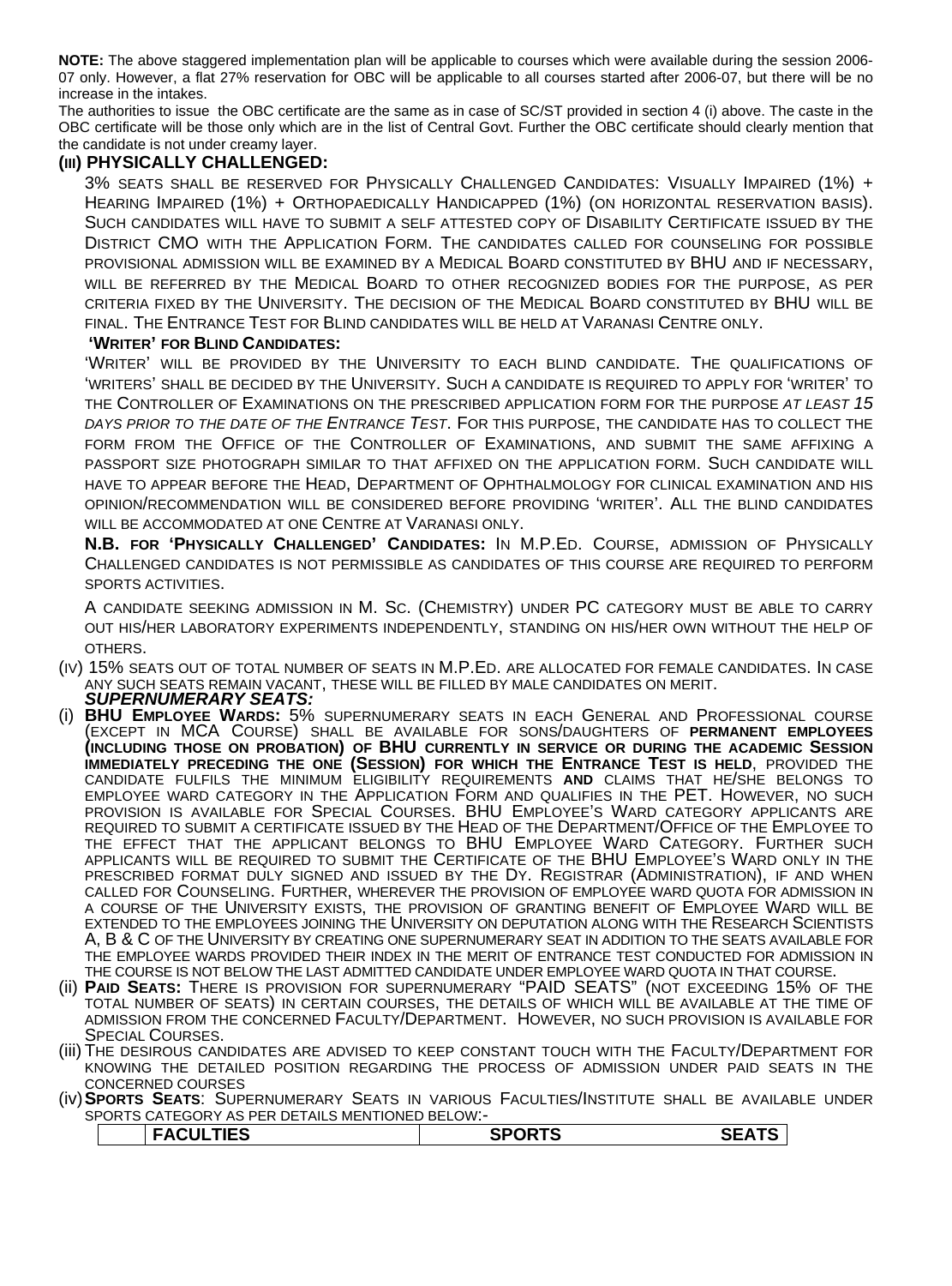|                                  | (SUPERNUMERARY)* |
|----------------------------------|------------------|
| 1. ARTS, SCIENCE, SOCIAL SCIENCE | 5 EACH           |
| <b>COMMERCE</b>                  |                  |
| 3. AGRICULTURE,<br>EDUCATION,    |                  |
| PERFORMING ARTS, VISUAL ARTS,    | 1 EACH           |
| S.V.D.V.                         |                  |

**NOTE:** NO SUCH PROVISION IS AVAILABLE FOR SPECIAL COURSES.

CANDIDATES SHALL BE CONSIDERED FOR SPORTS SEATS ONLY ON APPROVAL FROM THE UNIVERSITY SPORTS BOARD.

IN ORDER TO BE ELIGIBLE FOR SPORTS SEATS, A CANDIDATE SHOULD BE: (A) A WINNER OR FIRST RUNNER IN THE INTER UNIVERSITY ZONAL CHAMPIONSHIP. OR A SELECTED CANDIDATE IN THE COMBINED UNIVERSITY TEAM HAVING PLAYED AT ALL INDIA LEVEL. OR A SELECTED CANDIDATE IN THE VIZZY TROPHY IN CRICKET. OR HAVE SECURED UP TO  $6^{TH}$  position in individual or upto  $4^{TH}$  position in Team events at the Inter Zonal ALL INDIA INTER UNIVERSITY CHAMPIONSHIP. AND (B) BE ELIGIBLE TO BE CONSIDERED FOR PARTICIPATION IN THE INTER UNIVERSITY TOURNAMENT AS PER THE ASSOCIATION OF INDIAN UNIVERSITY'S ELIGIBILITY CRITERION. AND (C) FULFILL THE MINIMUM ELIGIBILITY REQUIREMENTS FOR ADMISSION IN THE COURSE AND MUST HAVE APPEARED IN PET OF THE COURSE.

FOLLOWING IS A LIST FOR ALLOTMENT OF "POINTS FOR SPORTS SEATS":-

(A) INTER ZONAL/ALL INDIA INTER UNIVERSITY CHAMPIONSHIP

| <b>INDIVIDUAL EVENTS</b>                | <b>TEAM EVENTS</b>                    | <b>POINTS</b>    |
|-----------------------------------------|---------------------------------------|------------------|
| 1 <sup>ST</sup> POSITION                | MEMBER, COMBINED UNIVERSITIES         | 35 POINTS        |
|                                         | <b>TEAM</b>                           |                  |
| 2 <sup>ND</sup> POSITION                | <b>MEMBER, WINNER TEAM</b>            | <b>30 POINTS</b> |
| 3 <sup>RD</sup> POSITION                | <b>MEMBER, RUNNER'S UP TEAM</b>       | 25 POINTS        |
| 4 <sup>TH</sup> POSITION                | MEMBER, 3 <sup>RD</sup> POSITION TEAM | 20 POINTS        |
| $5TH$ POSITION                          | MEMBER, 4 <sup>TH</sup> POSITION TEAM | 15 POINTS        |
| 6 <sup>TH</sup> POSITION                | <b>MEMBER, VIZZY TROPHY TEAM</b>      | 10 POINTS        |
| (B) INTER-UNIVERSITY ZONAL CHAMPIONSHIP |                                       |                  |
| <b>INDIVIDUAL EVENTS</b>                | <b>TEAM EVENTS</b>                    | <b>POINTS</b>    |
|                                         | <b>MEMBER, WINNER TEAM</b>            | 08 POINTS        |
|                                         | <b>MEMBER, RUNNER'S UP TEAM</b>       | 04 POINTS        |

**NOTE:** THE MERIT IN THE SPORTS SEATS WILL BE DECIDED BY THE SPORTS POINTS. THE SELECTION WILL BE DONE ON THE BASIS OF SPORTS POINTS MERIT IN THE SEAT ALLOTTED IN EACH FACULTY FOR SPORTS SEATS. IN CASE OF EQUAL 'SPORTS POINTS' OF CANDIDATES IN A FACULTY, THE *INTER-SE-RANKING* WILL BE DECIDED ON THE BASIS OF PET INDEX AND IF PET INDICES ARE ALSO EQUAL THEN THE AGGREGATE PERCENTAGE OF MARKS IN THE QUALIFYING EXAMINATION(S) WILL BE CONSIDERED. IF THESE ARE ALSO EQUAL THEN THE

CANDIDATE SENIOR IN AGE WILL BE PREFERRED.<br>ALL THE CANDIDATES THUS FOUND ELIGIBLE FOR ADMISSION UNDER SPORTS SEATS WILL HAVE TO CLEAR THE FIELD TRIAL IN THE CONCERNED GAME/EVENT CONDUCTED BY A COMMITTEE CONSTITUTED BY UNIVERSITY SPORTS BOARD.

THE COMMITTEE SHALL CONSIST OF FOLLOWING-<br>1. GENERAL SECRETARY, USB, BHU.<br>2. ONE GAME EXPERTS/CHAIRMAN OF THE GAME.

- 
- 
- 3. ONE MEMBER OF THE TECHNICAL COMMITTEE OF THE GAME CONCERNED.<br>4. ONE NOMINEE OF CONTROLLER OF EXAMINATIONS, BHU.
- 
- 5. ONE EXTERNAL EXPERT NOMINATED BY VICE PRESIDENT, USB.
- (v) **FOREIGN NATIONALS:** PROVISION TO THE EXTENT OF 15% SUPERNUMERARY SEATS FOR FOREIGN NATIONALS EXISTS: OUT OF WHICH 5% SEATS WILL BE FILLED UP BY CHILDREN OF NRIS [PERSONS OF INDIAN ORIGIN (PIO)] AND 5% BY CHILDREN OF INDIAN WORKERS IN GULF AND SOUTH ASIAN COUNTRIES. THE DETAILS ÀBOUT THIS MAY BE OBTAINED FROM THE OFFICE OF THE INTERNATIO[NAL CENTRE, C/3](http://www.bhu.ac.in/)/3, TAGORE HOUSE,<br>Banaras Hindu University, Varanasi-221 005. (visit our website: www.bhu.ac.in.).

#### *'INSTITUTIONAL PREFERENCE':*

Institutional preference will be available to Banaras Hindu University students (excepting MCA Course) as per directive of the Supreme Court, to a maximum of 25% out of the seats in the open category. However, no such provision is available for Special Courses. In this reference a "Banaras Hindu University student" is one who has been admitted through University Entrance Test, Banaras Hindu University and has passed the Qualifying Examination from Banaras Hindu University in the year of the Test or one year immediately preceding the Test. Any seat left vacant out of the 'preferential' seats for 'BHU students' consequent upon the aforesaid directions shall be made available for open General Category candidates. **5. COURSE NAME, COURSE CODE NUMBER & NUMBER OF SEATS:**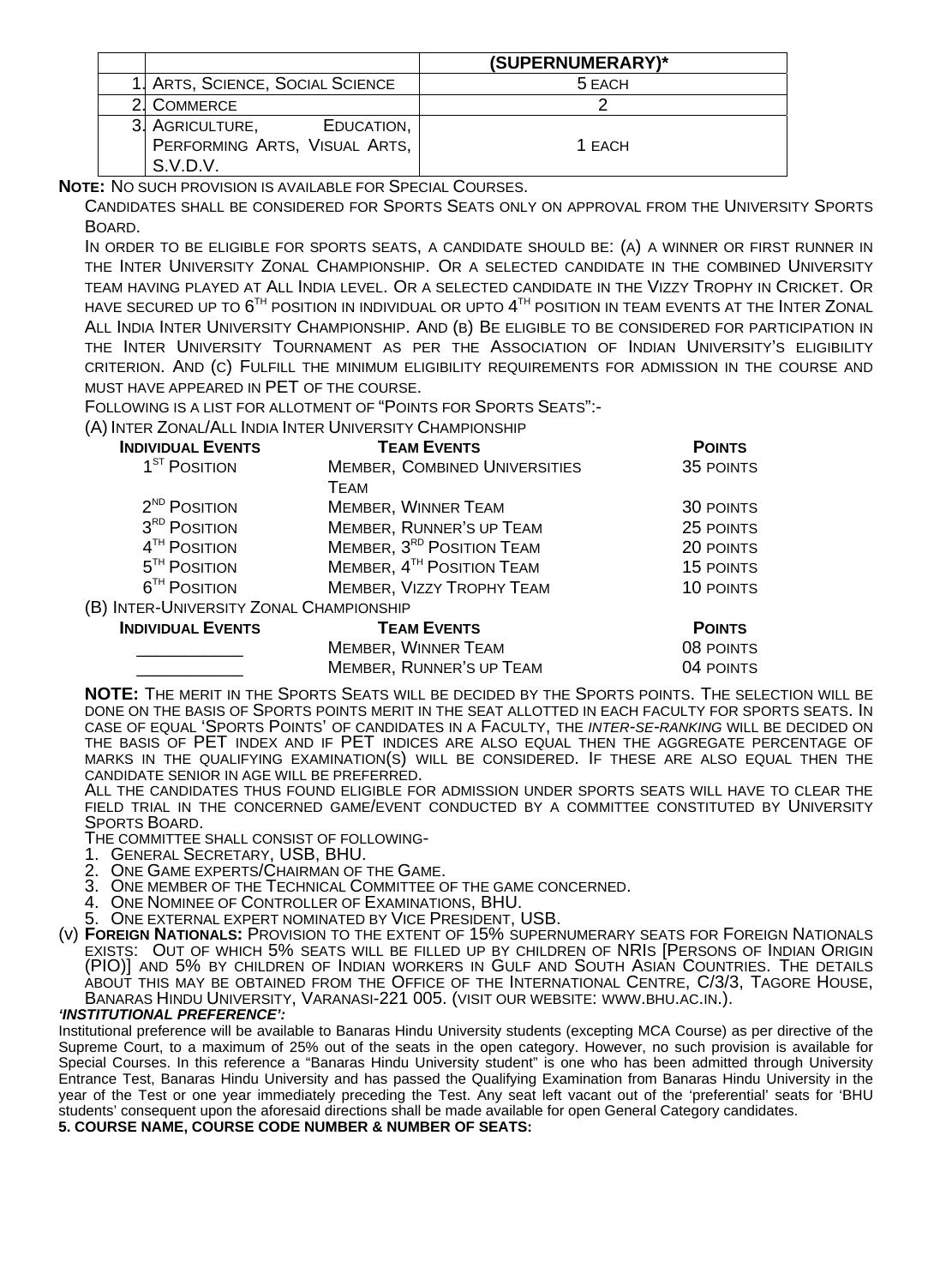1. THE CANDIDATES WILL BE REQUIRED TO WRITE THE COURSE NAME AND COURSE CODE NUMBER ON THE 'APPLICATION FORM'.

2. A SEPARATE TEST WILL BE CONDUCTED FOR EACH COURSE. HOWEVER, THERE ARE CERTAIN COURSES WHERE A COMBINED COMMON TEST WILL BE CONDUCTED, DETAILS OF WHICH ARE AVAILABLE AT CLAUSE 15. IN SUCH CASES WHERE THERE IS A COMMON TEST FOR MORE THAN ONE COURSE, SINGLE CODE HAS BEEN ALLOTTED FOR THE COURSES COVERED IN THE CONCERNED COMMON TEST. CANDIDATES ARE TO FILL UP THE COMMON CODE FOR ANY

3. WHILE FILLING THE COURSE NAMES IN THE APPLICATION FORM, THE CANDIDATES CAN FILL UP THE NAME OF ANY ONE COURSE COVERED IN THE CONCERNED COMMON ENTRANCE TEST. THE DETAILS ABOUT THIS ARE GIVEN BELOW:

#### **FACULTY OF SANSKRIT VIDYA DHARMA VIJNANA** (COURSE: **ACHARYA**)

| <b>SUBJECT</b>          | CODE NO. | No. of seats | <b>SUBJECT</b>           | CODE NO. | No. of seats |
|-------------------------|----------|--------------|--------------------------|----------|--------------|
| <b>SHUKLA YAJURVEDA</b> | 281      |              | <b>DHARMASHASTRA</b>     | 290      |              |
| <b>KRISHNA</b>          | 282      |              | <b>MIMANSA</b>           | 297      | 14           |
| YAJURVEDA               |          | 25           |                          |          |              |
| <b>SAMVEDA</b>          | 283      |              | <b>JAIN DARSHAN</b>      | 291      | 17           |
| <b>RIGVEDA</b>          | 284      |              | <b>BAUDHA DARSHAN</b>    | 298      |              |
| <b>VYAKARANA</b>        | 285      | 25           | <b>VEDANTA</b>           | 292      |              |
| <b>SAHITYA</b>          | 286      | 25           | <b>PURANETIHAS</b>       | 293      |              |
| <b>JYOTISH GANIT</b>    | 287      | 25           | <b>SANKHYAYOGA</b>       | 294      | 31           |
| <b>JYOTISH FALIT</b>    | 288      |              | <b>PRACHIN NYAYA</b>     | 295      |              |
| <b>DHARMAGAMA</b>       | 289      | 14           | <b>NYAYA VAISHESHIKA</b> | 296      |              |

**FACULTY OF ARTS** (COURSE: **M.A.**)

| <b>SUBJECT</b> | <b>CODE</b><br>No. | No. of seats | <b>SUBJECT</b>        | <b>CODE</b><br>No. | No. c<br><b>SEAT</b> |
|----------------|--------------------|--------------|-----------------------|--------------------|----------------------|
| <b>ARABIC</b>  | 431                | 14           | <b>MARATHI</b>        | 442                | 28                   |
| <b>CHINESE</b> | 432                | 14           | <b>TELUGU</b>         | 443                | 28                   |
| <b>ENGLISH</b> | 433                | 62           | <b>URDU</b>           | 444                | 41                   |
| FRENCH         | 434                | 14           | PALI                  | 445                | 14                   |
| <b>GERMAN</b>  | 435                | 14           | <b>SANSKRIT</b>       | 446                | 62                   |
| <b>NEPALI</b>  | 436                | 35           | LINGUISTICS           | 447                | 35                   |
| PERSIAN        | 437                | 14           | A.I.H.C. & ARCH.      | 448                | 62                   |
| <b>RUSSIAN</b> | 438                | 14           | <b>HISTORY OF ART</b> | 449                | 35                   |
| <b>BENGALI</b> | 439                | 62           | I.P.R.                | 450                | 62                   |
| <b>HINDI</b>   | 440                | 124          | PHILOSOPHY            | 451                | 62                   |
| <b>KANNADA</b> | 441                | 28           |                       |                    |                      |

| No. of seats | <b>SUBJECT</b>        | <b>CODE</b> | No. OF       |
|--------------|-----------------------|-------------|--------------|
|              |                       | No.         | <b>SEATS</b> |
| 14           | <b>MARATHI</b>        | 442         | 28           |
| 14           | <b>TELUGU</b>         | 443         | 28           |
| 62           | URDU                  | 444         | 41           |
| 14           | PALI                  | 445         | 14           |
| 14           | <b>SANSKRIT</b>       | 446         | 62           |
| 35           | LINGUISTICS           | 447         | 35           |
| 14           | A.I.H.C. & ARCH.      | 448         | 62           |
| 14           | <b>HISTORY OF ART</b> | 449         | 35           |
| 62           | I.P.R.                | 450         | 62           |
| 124          | PHILOSOPHY            | 451         | 62           |

| <b>COURSE</b>           | CODE NO.       | NO. OF SEATS | <b>COURSE</b>      | CODE NO. | NO. OF SEATS |
|-------------------------|----------------|--------------|--------------------|----------|--------------|
| MA<br><b>MASS</b><br>IN | 452            | 31           | M. LIB. & INF. SC. | 456      | 31           |
| <b>COMMUNICATION</b>    |                |              |                    |          |              |
| M.A. (MUSEOLOGY)        | 453            | 07           | M.P.ED.#           | 457      | 31           |
| M.A.                    | 454            | 19           |                    |          |              |
| PRAYOJANMOOLAK          |                |              |                    |          |              |
| <b>HINDI</b>            |                |              |                    |          |              |
| (PATRAKARITA)           |                |              |                    |          |              |
| <b>COURSE</b>           | <b>CODE NO</b> | NO. OF SEATS |                    |          |              |

| <b>COURSE</b>                                           | <b>CODE NO</b> |    | <b>NO. OF SEATS</b> |
|---------------------------------------------------------|----------------|----|---------------------|
| M.A.<br><b>TOURISM</b><br>IN<br>MANAGEMENT <sup>+</sup> | 501            | 10 | $37 + 3$            |
|                                                         |                |    |                     |

**+ UNDER SPECIAL COURSES OF STUDY; MINIMUM SEATS AT RGSC: 15** 

**# THERE SHALL BE A RESERVATION OF 15% OF TOTAL SEATS FOR GIRLS CANDIDATES IN M. P. ED. IF SUFFICIENT NUMBER OF FEMALE CANDIDATES ARE NOT AVAILABLE, THE ALLOCATED FEMALE SEATS MAY BE FILLED BY MALE CANDIDATES.** 

**FACULTY OF SOCIAL SCIENCES** (COURSE: **M.A.**)

|                |          |                     | .       |          |              |
|----------------|----------|---------------------|---------|----------|--------------|
| <b>SUBJECT</b> | CODE NO. | <b>NO. OF SEATS</b> | Subject | CODE NO. | No. OF       |
|                |          |                     |         |          | <b>SEATS</b> |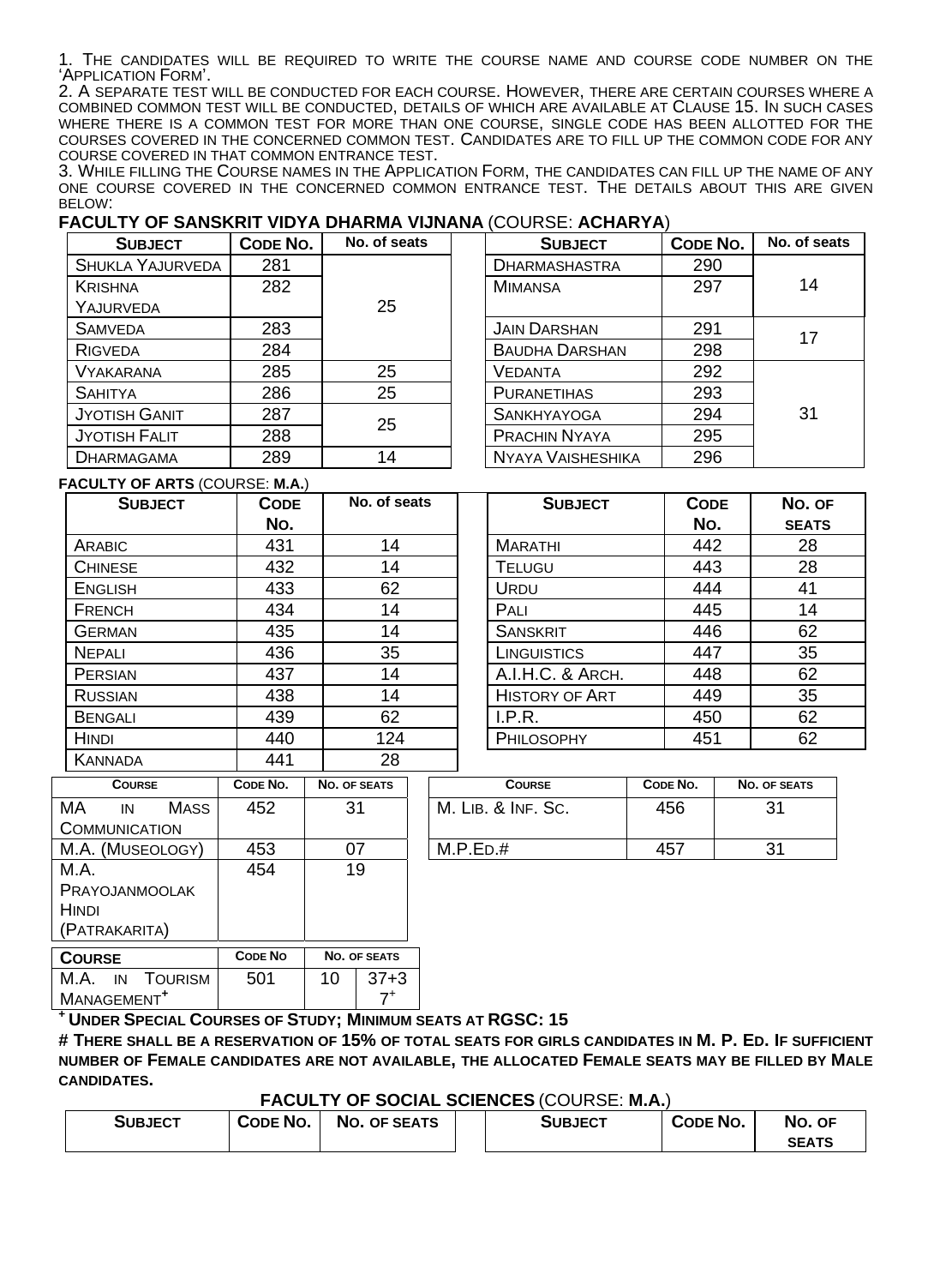| -<br><b>CONOMICS</b><br>$\cdot$ . | $ \sim$<br>⊦ບບ | c0<br>◡▵ | -<br><b>SCIENCE</b><br>'TICAL<br>,, | $\sim$<br>461 | rn.<br>୰∠ |
|-----------------------------------|----------------|----------|-------------------------------------|---------------|-----------|
| )R`                               | $\sim$<br>40C  | ഹ<br>◡▵  | LOGY                                | 462           | r n<br>୰∠ |

| <b>POLITICAL SCIENCE</b> | ∩∩ |
|--------------------------|----|
| SOCIOLOGY                |    |

| <b>COURSE</b>                                                                       | <b>CODE</b> | No. of seats |      | <b>COURSE</b>                     | CODE NO. | No. of seats |      |
|-------------------------------------------------------------------------------------|-------------|--------------|------|-----------------------------------|----------|--------------|------|
|                                                                                     | No.         | MIN.         | MAX. |                                   |          | MIN.         | MAX. |
| M.A. IN SOCIAL WORK*                                                                | 551         | 15           | 37   | M.A. IN PUBLIC<br>ADMINISTRATION* | 553      | 10           | 31   |
| <b>MASTER OF PERSONNEL</b><br><b>MANAGEMENT AND</b><br><b>INDUSTRIAL RELATIONS*</b> | 552         | 15           | 37   |                                   |          |              |      |

#### **\* UNDER SPECIAL COURSES OF STUDY**

#### **FACULTY OF COMMERCE** (COURSE: **M.COM./ MFC/ MEMP/ MRIM**)

| <b>COURSE</b>                                                                                                  | <b>CODE</b> | <b>SEATS</b>                              |                                          |  |  |
|----------------------------------------------------------------------------------------------------------------|-------------|-------------------------------------------|------------------------------------------|--|--|
|                                                                                                                | No.         | MIN.                                      | MAX.                                     |  |  |
| M. COM.                                                                                                        | 470         |                                           | 154                                      |  |  |
| MASTER OF FINANCE & CONTROL (MFC)*                                                                             |             | <b>MIN 15</b>                             | 46                                       |  |  |
| <b>MASTER OF EXPORT MANAGEMENT &amp; PROMOTION (MEMP) */</b><br>MASTER OF RISK & INSURANCE MANAGEMENT (MRIM) * | 571         | <b>MIN 15 IN</b><br>EACH<br><b>COURSE</b> | 30<br>IN<br><b>EACH</b><br><b>COURSE</b> |  |  |

#### **\* UNDER SPECIAL COURSES OF STUDY. THERE SHALL BE A COMMON ENTRANCE TEST FOR THESE COURSES. FACULTY OF SCIENCE** (COURSE: **M.SC./M. SC. (TECH.)**

| ───────────────────────────────── |          |              |  |                         |          |              |  |  |
|-----------------------------------|----------|--------------|--|-------------------------|----------|--------------|--|--|
| <b>SUBJECT</b>                    | CODE NO. | No. of seats |  | <b>SUBJECT</b>          | CODE NO. | NO. OF SEATS |  |  |
| <b>PHYSICS</b>                    | 481      | 57           |  | <b>BOTANY</b>           | 485      | 38           |  |  |
| <b>CHEMISTRY</b>                  | 482      | 57           |  | <b>COMPUTER SCIENCE</b> | 486      | 20           |  |  |
| GEOLOGY/                          |          | $32+10^{#}$  |  | <b>BIOCHEMISTRY</b>     | 487      | 16           |  |  |
| PETROLEUM                         | 483      |              |  |                         |          |              |  |  |
| <b>GEOSCIENCES</b>                |          |              |  |                         |          |              |  |  |
| <b>ZOOLOGY</b>                    | 484      | 38           |  | <b>GEOPHYSICS</b>       | 491      | 25           |  |  |
|                                   |          |              |  |                         |          |              |  |  |

**# 10 SEATS FOR M.SC IN PETROLEUM GEOSCIENCES (UNDER SPECIAL COURSES OF STUDY)/ MIN SEATS: 05.** 

| <b>COURSE</b>                | <b>CODE</b> | No. of seats |      | <b>COURSE</b>          | CODE NO. | No. of seats |      |
|------------------------------|-------------|--------------|------|------------------------|----------|--------------|------|
|                              | No.         | MIN.         | MAX. |                        |          | MIN.         | MAX. |
| M.SC. IN ENVIRONMENTAL       |             | 10           | 23   | M.SC. IN MOLECULAR AND | 544      | 05           | 12   |
| <b>SCIENCE</b>               | 489         |              |      | <b>HUMAN GENETICS</b>  |          |              |      |
| M.Sc. (TECH) IN              | 480         | 10           | 30   |                        |          |              |      |
| <b>ENVIRONMENTAL SCIENCE</b> |             |              |      |                        |          |              |      |
| & TECHNOLGY                  |             |              |      |                        |          |              |      |
| M.Sc. IN APPLIED             | 488         | 10           | 23   |                        |          |              |      |
| <b>MICROBIOLOGY</b>          |             |              |      |                        |          |              |      |

| <b>COURSE</b> | CODE NO. | No. of seats |  |
|---------------|----------|--------------|--|
| ллс           |          |              |  |

**+ TO RUN AT RGSC, BARKACHHA, MIRZAPUR UNDER PAID SEAT FEE STRUCTURE RS. 50, 000/- PER ANNUM IN ADDITION TO REGULAR BHU FEE** 

 **FACULTY OF EDUCATION** (COURSE: **M.ED./M.ED. [SPL]**)

|               | <b>CODE</b><br>No. | No. of seats |
|---------------|--------------------|--------------|
| M. En.        | 390                | $31 + 31^+$  |
| M. ED. (SPL.) | 391                | 19           |

**+ TO RUN AT RGSC, BARKACHHA, MIRZAPUR UNDER PAID SEAT FEE STRUCTURE RS.30,000/- PER ANNUM IN ADDITION TO REGULAR BHU FEE SUBJECT TO APPROVAL FROM THE NCTE.**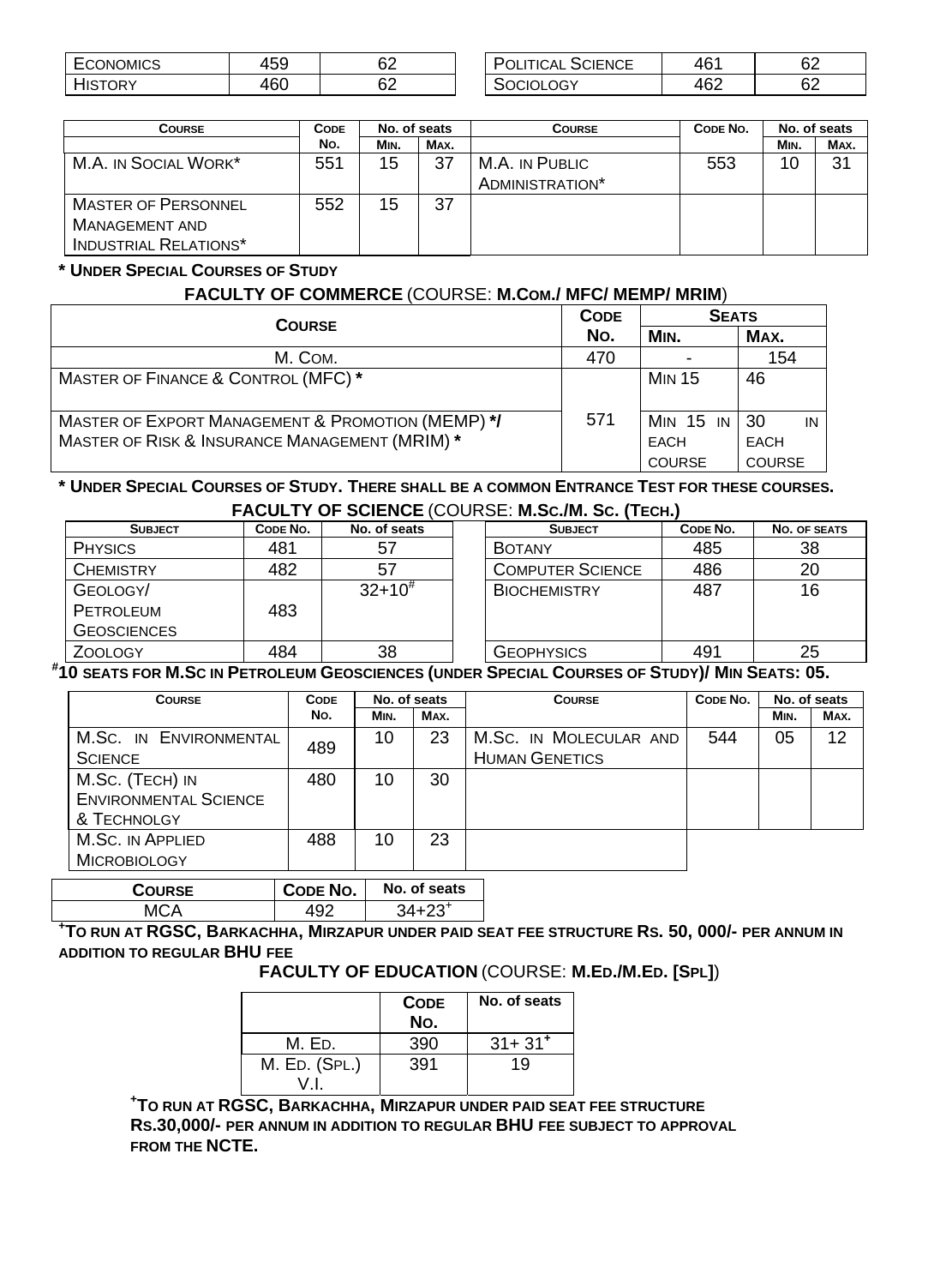#### **FACULTY OF LAW** {COURSE: **LL.M./ LLM (HRDE)}**

| <b>COURSE</b>                  | CODE NO. | No. of seats |      |
|--------------------------------|----------|--------------|------|
|                                |          | MIN.         | MAX. |
| IM.                            | 475      |              | 38   |
| LL.M. COURSE IN HUMAN          | 581      | 05           | 15   |
| <b>DUTIES</b><br><b>RIGHTS</b> |          |              |      |
| EDUCATION*                     |          |              |      |

**\* UNDER SPECIAL COURSES OF STUDY**

#### **FACULTY OF MANAGEMENT STUDIES**

| Mın. | MAX. |
|------|------|
|      | 39   |
|      |      |

**\* UNDER SPECIAL COURSES OF STUDY**

#### **FACULTY OF VISUAL ARTS** (COURSE: **M.F.A.**)

| <b>SUBJECT</b>      | <b>CODE</b><br>No. | No. OF<br><b>SEATS</b> | <b>SUBJECT</b>                         | <b>CODE</b><br>No. | No. OF<br><b>SEATS</b> |
|---------------------|--------------------|------------------------|----------------------------------------|--------------------|------------------------|
| <b>PAINTING</b>     | 360                | 17                     | &<br><b>POTTERY</b><br><b>CERAMICS</b> | 363                | 05                     |
| <b>APPLIED ARTS</b> | 361                | 21                     | <b>DESIGN</b><br>TEXTILE               | 364                | 05                     |
| <b>PLASTIC ARTS</b> | 362                | 10                     |                                        |                    |                        |

#### **FACULTY OF PERFORMING ARTS** (COURSE: **M. MUS.**)

| <b>COURSE</b>                                   | <b>CODE</b><br>No. | No. of<br>seats | <b>COURSE</b>                                 | <b>CODE</b><br>No. | No. of<br>seats |
|-------------------------------------------------|--------------------|-----------------|-----------------------------------------------|--------------------|-----------------|
| M. MUS IN VOCAL                                 | 366                | 14              | М.<br>Mus.<br><b>DANCE</b><br>IN.<br>(KATHAK) | 371                | 10              |
| М.<br>Mus.<br>IN<br><b>INSTRUMENTAL (SITAR)</b> | 367                |                 | M. MUS. IN DANCE (BHARAT<br>NATYAM)           | 372                | 10              |
| M. MUS. IN INSTRUMENTAL<br>(VIOLIN)             | 368                |                 | M. MUSICOLOGY                                 | 373                | 10              |
| M. MUS. IN INSTRUMENTAL<br>(FLUTE)              | 369                | 28              |                                               |                    |                 |
| M. MUS. IN INSTRUMENTAL<br>(TABLA)              | 370                |                 |                                               |                    |                 |

#### **COMMON SUBJECTS** (COURSE: **M.A./M.SC.**)

| <b>SUBJECT</b>            | CODE NO. | No. of seats | <b>SUBJECT</b>    | <b>CODE NO.</b> | No. of s |
|---------------------------|----------|--------------|-------------------|-----------------|----------|
| HOME SCIENCE <sup>*</sup> | 494      | 39 (MA+MSC)  | <b>PSYCHOLOGY</b> | 497             | 38       |
|                           |          |              |                   |                 | $(MA+M)$ |
| MATHEMATICS               | 495      | 86 (MA+MSC)  | <b>GEOGRAPHY</b>  | 498             | 49       |
|                           |          |              |                   |                 | $(MA+M)$ |
| <b>STATISTICS</b>         | 496      | 38 (MA+MSC)  |                   |                 |          |

| <b>SUBJECT</b>  | CODE NO. | No. of seats |  | <b>SUBJECT</b>   | CODE NO. | No. of seats     |  |  |  |  |
|-----------------|----------|--------------|--|------------------|----------|------------------|--|--|--|--|
| <b>SCIENCE*</b> | 494      | 39 (MA+MSC)  |  | PSYCHOLOGY       | 497      | 38<br>$(MA+MSC)$ |  |  |  |  |
| <b>EMATICS</b>  | 495      | 86 (MA+MSC)  |  | <b>GEOGRAPHY</b> | 498      | 49<br>$(MA+MSC)$ |  |  |  |  |

\* ONLY FOR FEMALE CANDIDATES.

- **NOTE:** (1) GEOGRAPHY, HOME SCIENCE, MATHEMATICS, STATISTICS ARE AVAILABLE IN FACULTIES OF ARTS + SCIENCE; PSYCHOLOGY IS AVAILABLE IN FACULTIES OF SOCIAL SCIENCES + SCIENCE. HOWEVER, THE ADMISSION IS DONE (AND TEACHING IS IMPARTED) IN THE RESPECTIVE DEPARTMENT.
	- (2) FOR ADMISSION TO M.A./M.SC. COURSE IN GEOGRAPHY, MATHEMATICS, STATISTICS, HOME SCIENCE, PSYCHOLOGY, THERE WILL BE ONE COMMON ENTRANCE TEST FOR **EACH** OF THE SUBJECTS AND A SINGLE MERIT LIST WILL BE PREPARED.

#### **INSTITUTE OF MEDICAL SCIENCES** (COURSE: **M.SC. IN HEALTH STATISTICS**)